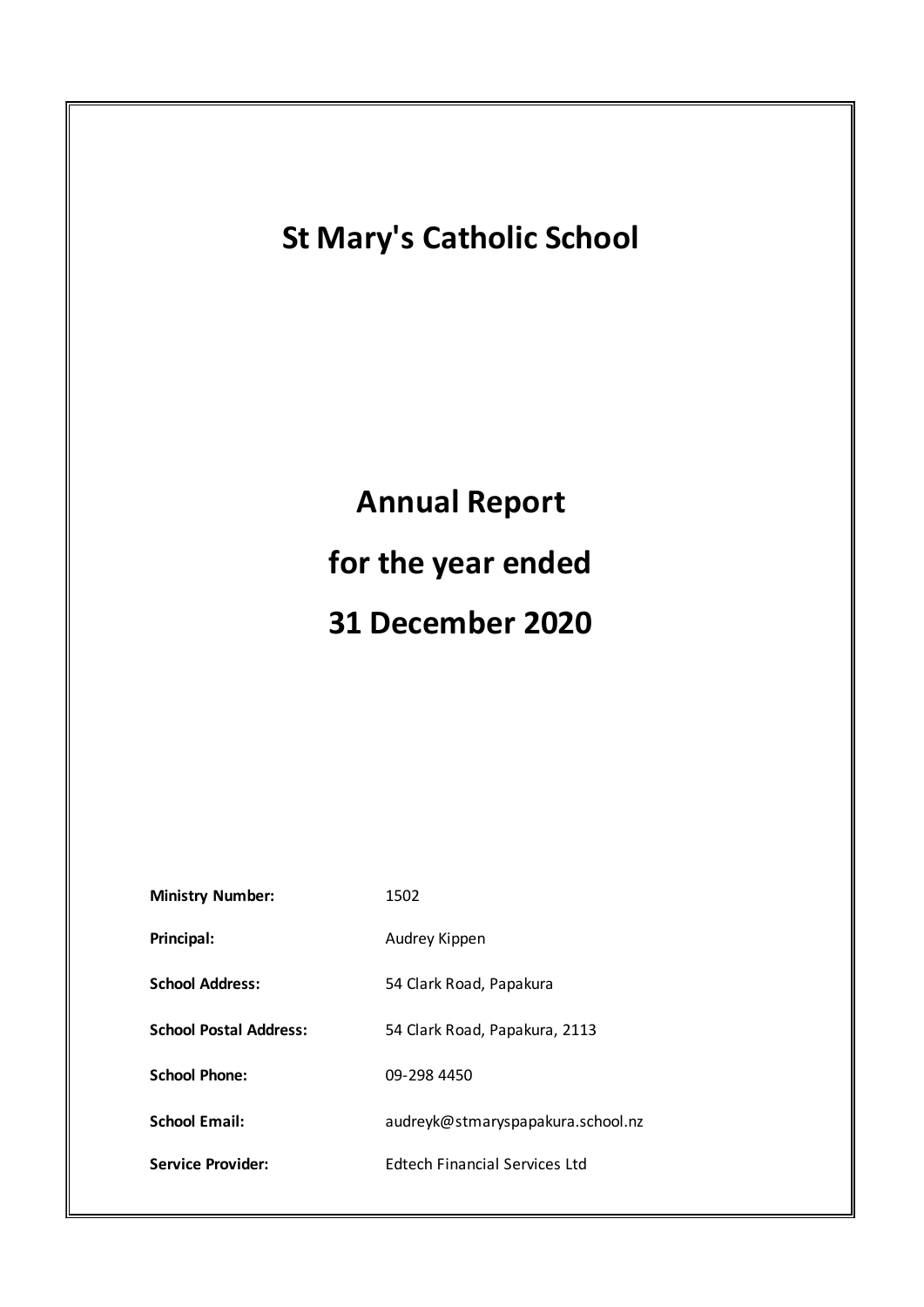# **St Mary's Catholic School Members of the Board of Trustees**

For the year ended 31 December 2020

| Name                 | <b>Position</b> | How position on<br><b>Board gained</b> | Occupation               | Term<br>expired/expires |
|----------------------|-----------------|----------------------------------------|--------------------------|-------------------------|
| Audrey Kippen        | Principal       | Appointed                              | Principal                | 15/06/2022              |
| George Khoury        | Chair           | <b>Elected Parent</b>                  | Manager                  | 15/06/2022              |
| Damian Williams      | Member          | <b>Elected Parent</b>                  | Chief Technology Officer | 15/06/2022              |
| Judy Zanzottera      | Member          | <b>Elected Parent</b>                  | Home maker               | 15/06/2022              |
| Evan Jensen          | Member          | <b>Bishop's Appointee</b>              | Manager                  | 15/06/2022              |
| Chris Butler         | Member          | <b>Bishop's Appointee</b>              | Urban Designer           | 15/06/2022              |
| Fr Jame Mulligan     | Member          | <b>Bishop's Appointee</b>              | Priest                   | 15/06/2022              |
| <b>Wendy Peoples</b> | Member          | <b>Elected Parent</b>                  | Real Estate Agent        | 15/06/2022              |
| Greg Howarth         | Member          | <b>Elected Parent</b>                  | Manager                  | 15/06/2022              |
| Catherine Venu       | Member          | <b>Bishop's Appointee</b>              | Insectary Technician     | 15/06/2022              |
| Anna Buckley         | Member          | <b>Elected Staff Representative</b>    | Deputy Principal         | 15/06/2022              |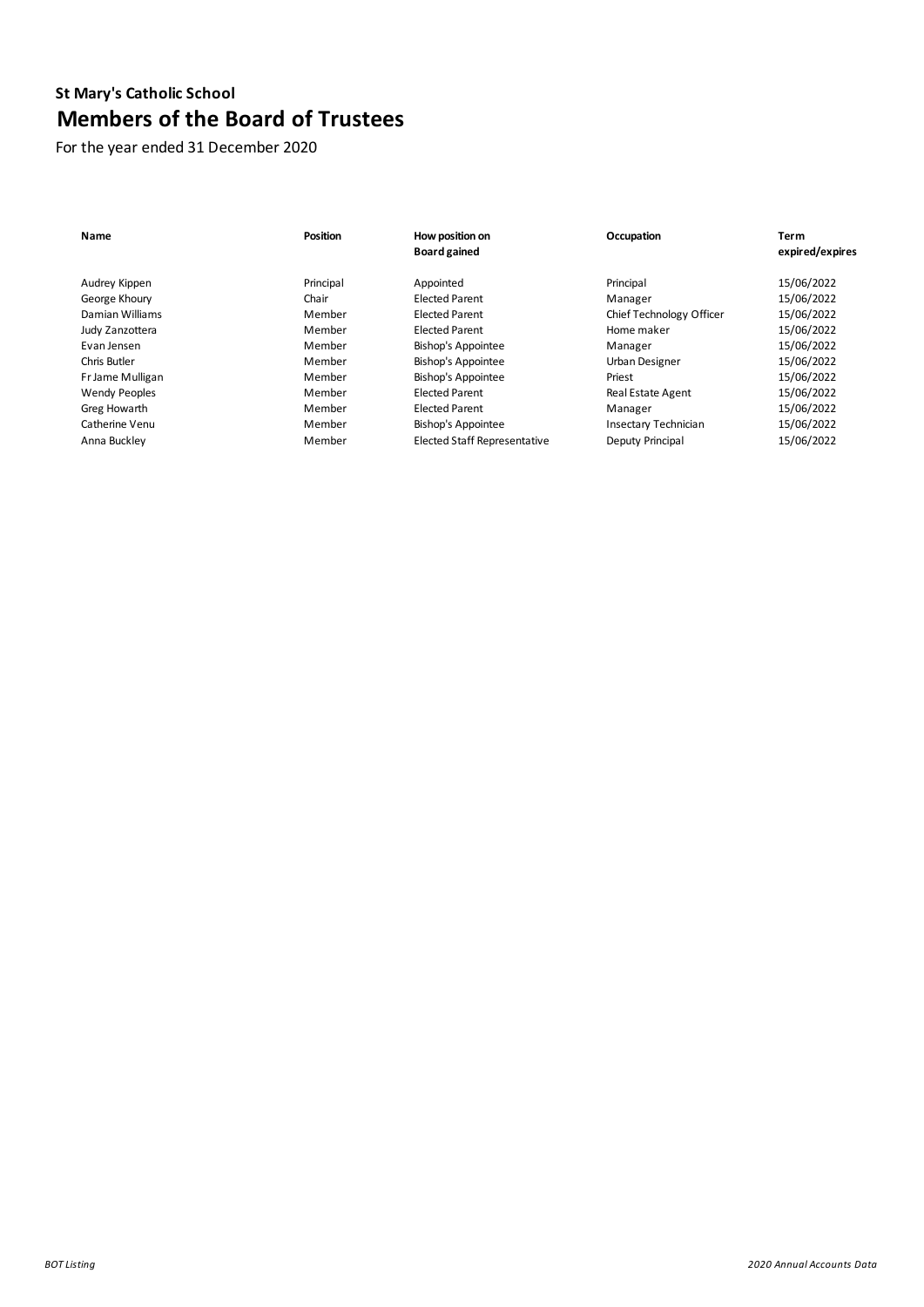# **St Mary's Catholic School Annual Report**

For the year ended 31 December 2020

# **Index**

#### **Page Statement**

# **Financial Statements**

- 1 Statement of Responsibility
- 2 Statement of Comprehensive Revenue and Expense
- 3 Statement of Changes in Net Assets/Equity
- 4 Statement of Financial Position
- 5 Statement of Cash Flows
- $6 18$ Notes to the Financial Statements

# **Other Information**

Analysis of Variance

Kiwisport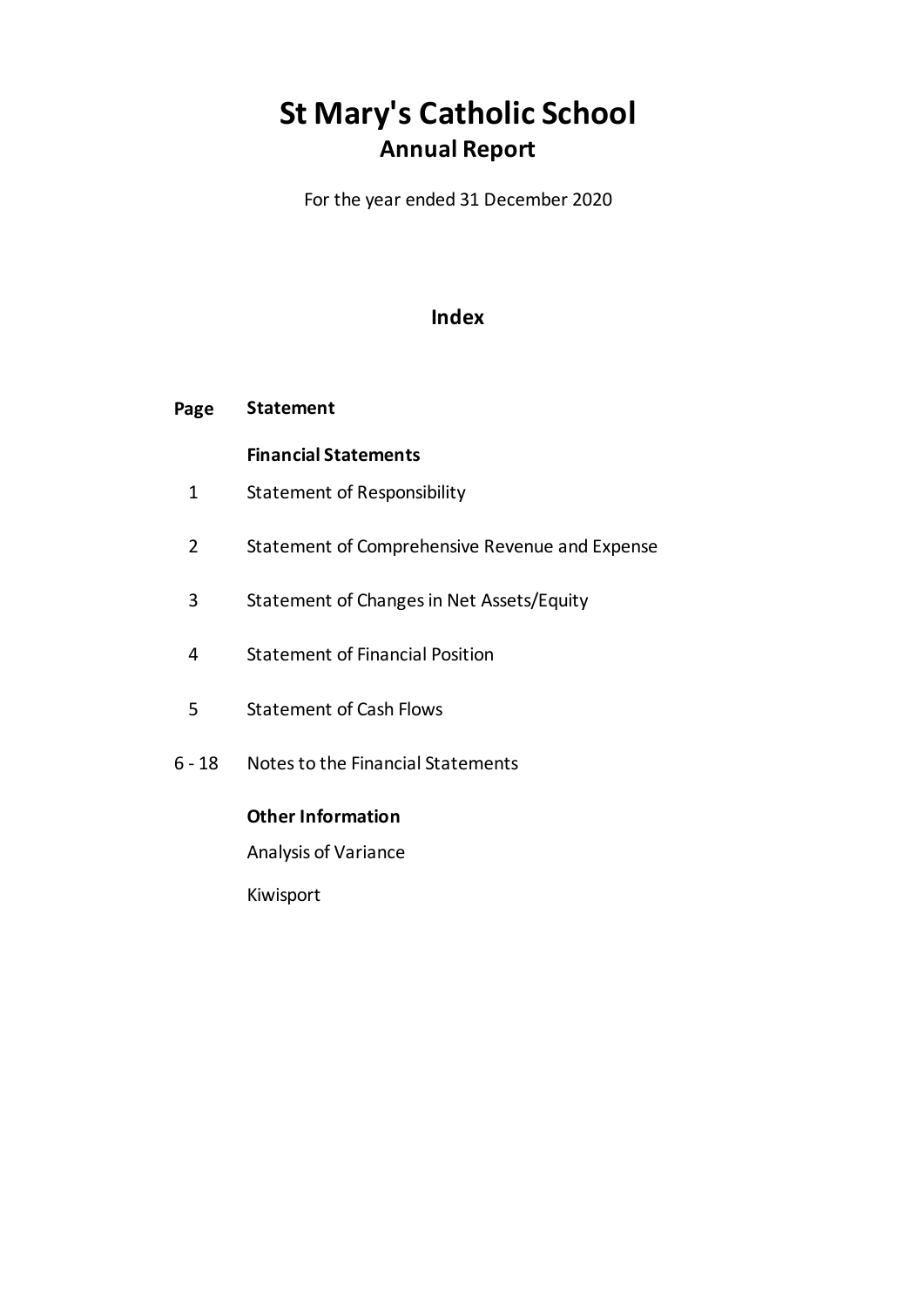# **Statement of Responsibility** For the year ended 31 December 2020

**St Mary's Catholic School**

The Board of Trustees accepts responsibility for the preparation of the annual financial statements and the judgements used in these financial statements.

The management (including the principal and others as directed by the Board) accepts responsibility for establishing and maintaining a system of internal controls designed to provide reasonable assurance as to the integrity and reliability of the school's financial reporting.

It is the opinion of the Board and management that the annual financial statements for the financial year ended 31 December 2020 fairly reflects the financial position and operations of the school.

The School's 2020 financial statements are authorised for issue by the Board.

Full Name of Board Chairperson Full Name of Principal

Signature of Board Chairperson Signature of Principal

Date: **Date:** Date: **Date: Date: Date: Date: Date: Date: Date: Date: Date: Date: Date: Date: Date: Date: Date: Date: Date: Date: Date: Date: Date: Date: Date: Date: Date: D**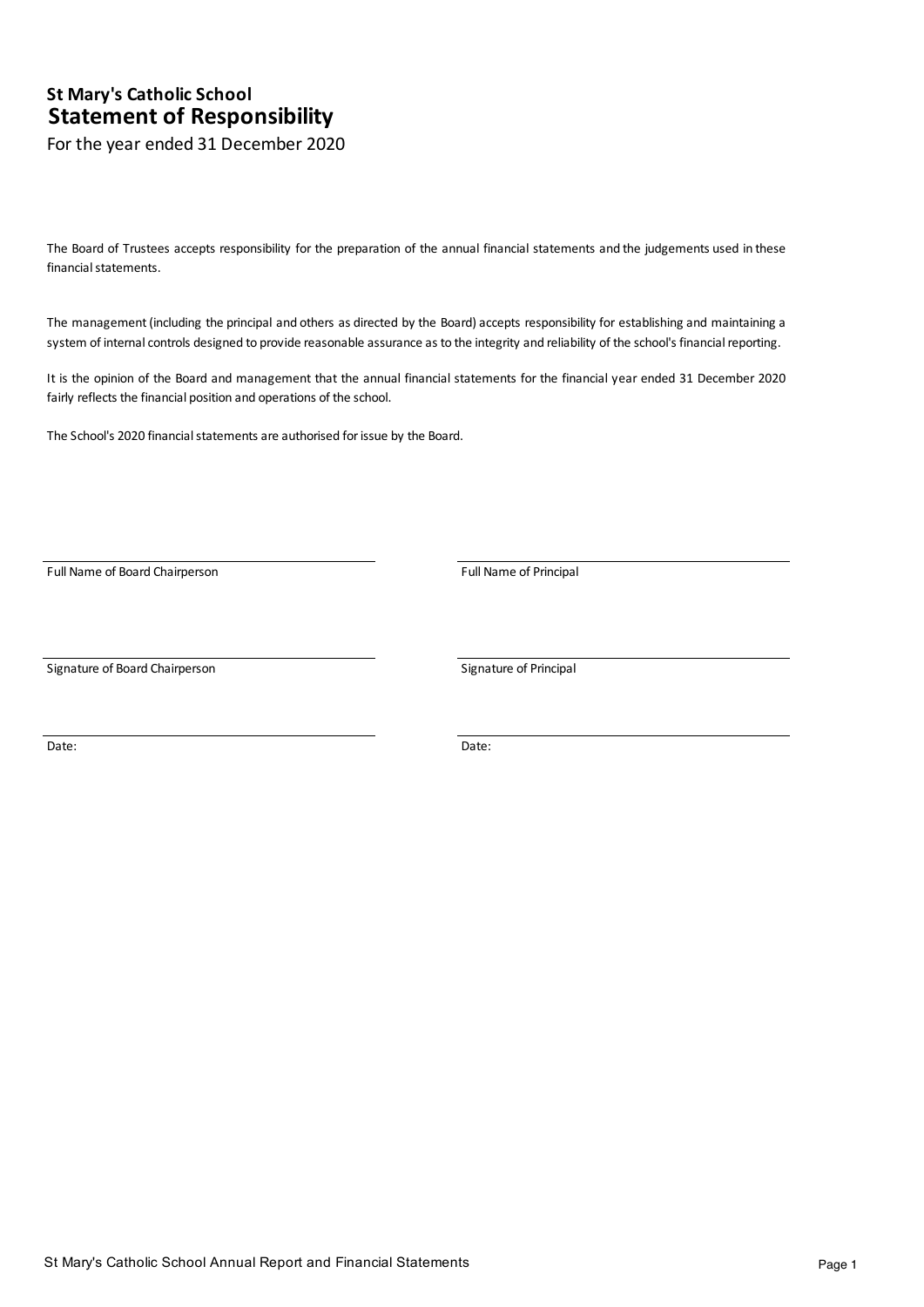# **St Mary's Catholic School Statement of Comprehensive Revenue and Expense**

For the year ended 31 December 2020

|                                                      |                | 2020      | 2020          | 2019      |
|------------------------------------------------------|----------------|-----------|---------------|-----------|
|                                                      |                |           | <b>Budget</b> |           |
|                                                      | <b>Notes</b>   | Actual    | (Unaudited)   | Actual    |
|                                                      |                | \$        | \$            | \$        |
| Revenue                                              |                |           |               |           |
| <b>Government Grants</b>                             | $\overline{2}$ | 1,923,734 | 1,975,578     | 1,919,972 |
| Locally Raised Funds                                 | 3              | 30,242    | 29,500        | 77,265    |
| Use of Proprietor's Land and Buildings               |                | 588,000   | 588,000       | 588,000   |
| Interest Income                                      |                | 1,941     | 3,000         | 4,789     |
| <b>International Students</b>                        | 4              | 76,000    | 48,000        | 20,750    |
|                                                      |                | 2,619,917 | 2,644,078     | 2,610,776 |
| <b>Expenses</b>                                      |                |           |               |           |
| Locally Raised Funds                                 | 3              | 41,382    | 30,000        | 32,851    |
| <b>International Students</b>                        | 4              | 13,835    |               | 3,265     |
| Learning Resources                                   | 5              | 1,625,396 | 1,679,650     | 1,619,498 |
| Administration                                       | 6              | 146,084   | 157,224       | 165,487   |
| Finance                                              |                | 422       | 500           | 819       |
| Property                                             | 7              | 814,061   | 758,717       | 763,679   |
| Depreciation                                         | 8              | 44,357    | 60,000        | 46,725    |
| Amortisation of Equitable Lease                      |                | 6,520     | 6,520         | 6,520     |
| Loss on Disposal of Property, Plant and Equipment    |                | 455       |               | 22        |
|                                                      |                | 2,692,512 | 2,692,611     | 2,638,866 |
| Net (Deficit) for the year                           |                | (72, 595) | (48, 533)     | (28,090)  |
| Other Comprehensive Revenue and Expense              |                |           |               |           |
| Total Comprehensive Revenue and Expense for the Year |                | (72, 595) | (48, 533)     | (28,090)  |

The above Statement of Comprehensive Revenue and Expense should be read in conjunction with the accompanying notes which form part of these financial statements.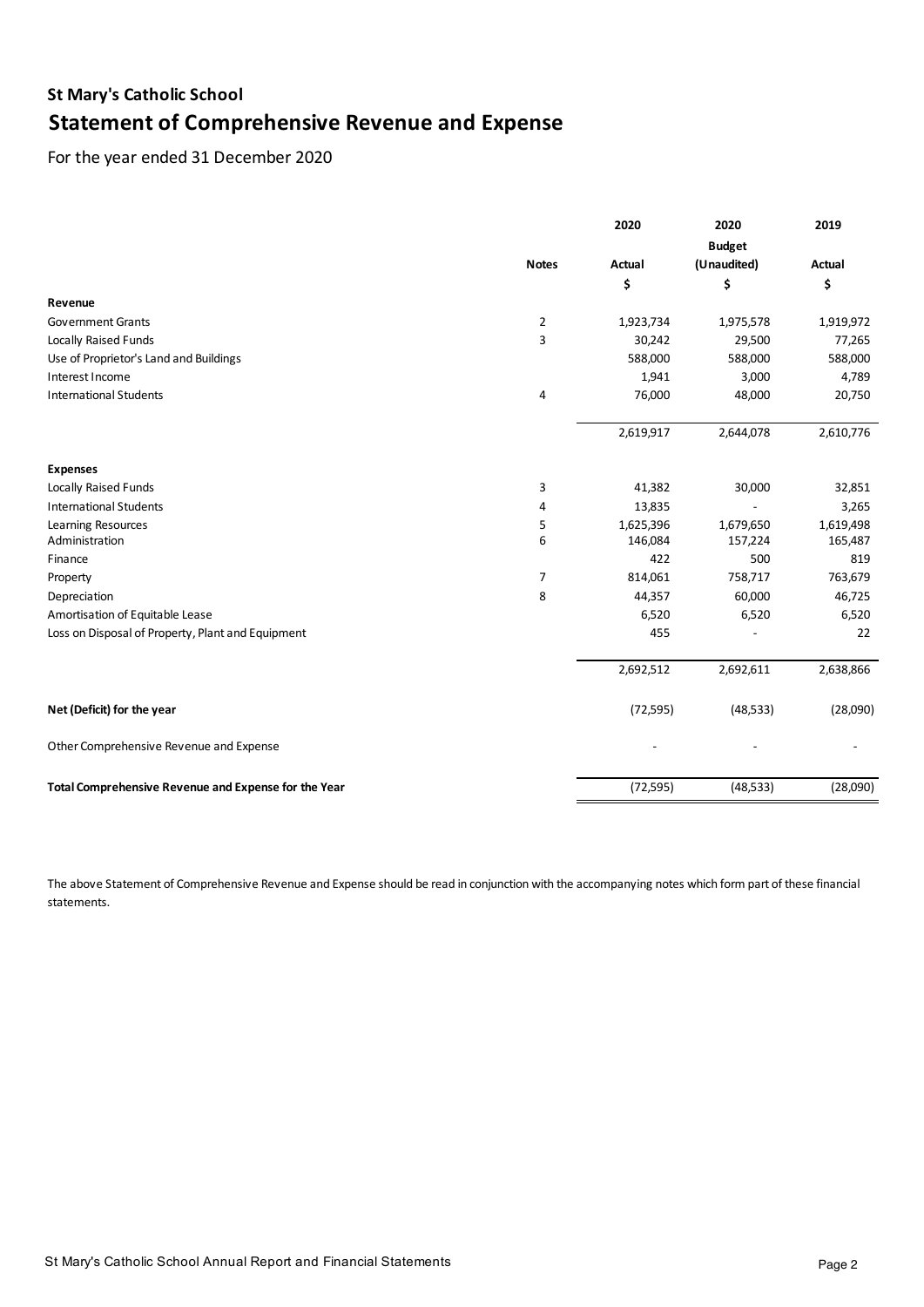# **St Mary's Catholic School Statement of Changes in Net Assets/Equity**

# For the year ended 31 December 2020

|                                                                                                              |              | 2020         | 2020                               | 2019         |
|--------------------------------------------------------------------------------------------------------------|--------------|--------------|------------------------------------|--------------|
|                                                                                                              | <b>Notes</b> | Actual<br>\$ | <b>Budget</b><br>(Unaudited)<br>\$ | Actual<br>\$ |
| <b>Balance at 1 January</b>                                                                                  |              | 353,214      | 353,214                            | 373,136      |
| Total comprehensive revenue and expense for the year<br>Capital Contributions from the Ministry of Education |              | (72, 595)    | (48, 533)                          | (28,090)     |
| Contribution - Furniture and Equipment Grant                                                                 |              | 9,196        |                                    | 8,168        |
| <b>Equity at 31 December</b>                                                                                 | 23           | 289,815      | 304,681                            | 353,214      |
|                                                                                                              |              |              |                                    |              |
| <b>Retained Earnings</b>                                                                                     |              | 289,815      | 304,681                            | 353,214      |
| <b>Equity at 31 December</b>                                                                                 |              | 289,815      | 304,681                            | 353,214      |

The above Statement of Changes in Net Assets/Equity should be read in conjunction with the accompanying notes which form part of these financial statements.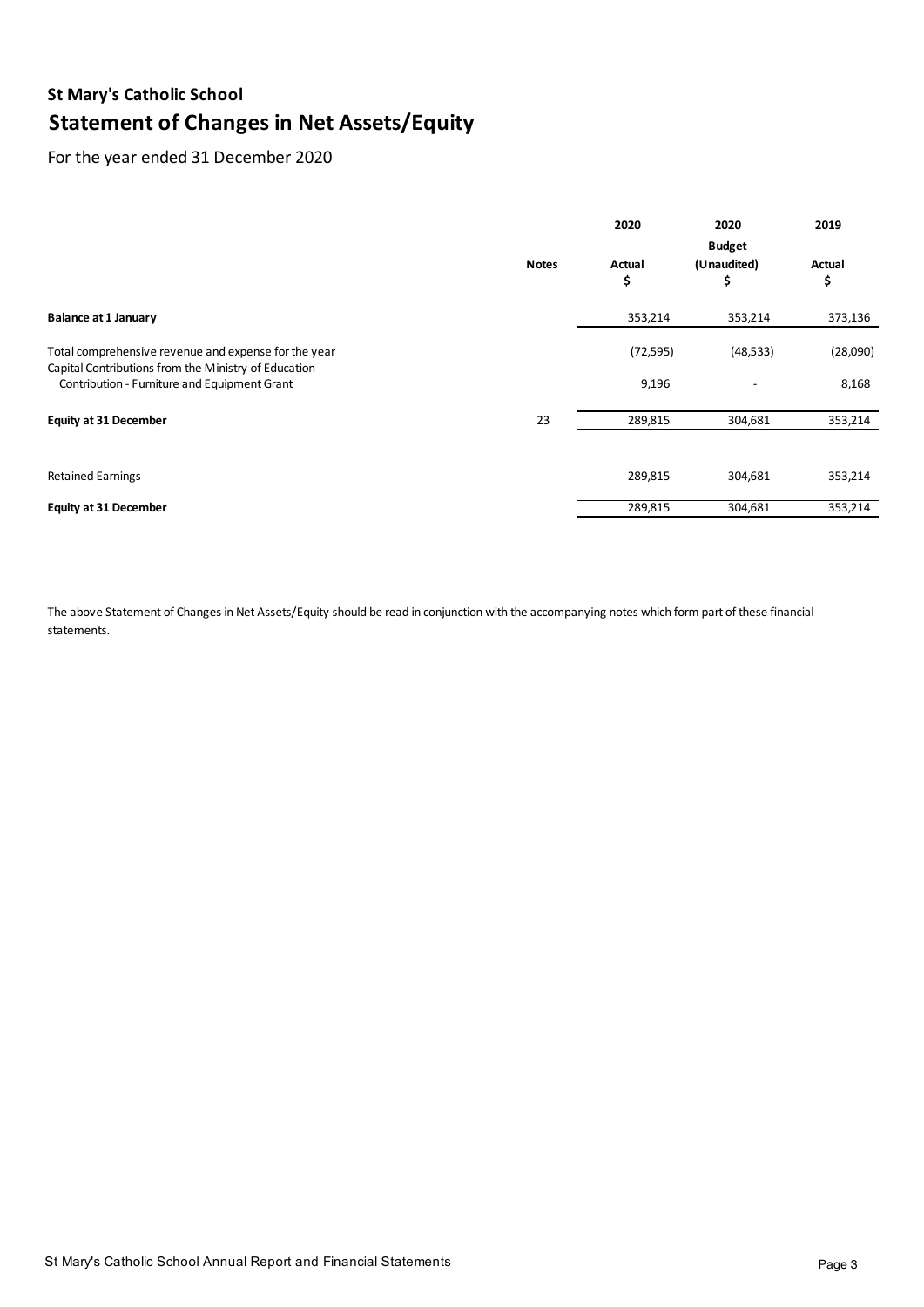# **St Mary's Catholic School Statement of Financial Position**

As at 31 December 2020

|                                           |              | 2020           | 2020          | 2019    |
|-------------------------------------------|--------------|----------------|---------------|---------|
|                                           |              |                | <b>Budget</b> |         |
|                                           | <b>Notes</b> | Actual         | (Unaudited)   | Actual  |
|                                           |              | \$             | \$            | \$      |
| <b>Current Assets</b>                     |              |                |               |         |
| Cash and Cash Equivalents                 | 9            | 231,370        | 149,599       | 255,373 |
| <b>Accounts Receivable</b>                | 10           | 109,468        | 110,400       | 109,528 |
| <b>GST Receivable</b>                     |              |                | 4,000         | 5,719   |
| Prepayments                               |              | 11,658         | 5,500         | 5,755   |
| Inventories                               | $11\,$       | 609            | 420           | 412     |
|                                           |              | 353,105        | 269,919       | 376,787 |
| <b>Current Liabilities</b>                |              |                |               |         |
| <b>GST Payable</b>                        |              | 1,280          |               |         |
| Accounts Payable                          | 14           | 134,211        | 139,500       | 165,885 |
| Revenue Received in Advance               | 15           | 61,795         |               | 54,392  |
| Provision for Cyclical Maintenance        | 16           | $\overline{a}$ | 47,548        | 31,348  |
| Finance Lease Liability - Current Portion | $17\,$       | 7,365          | 9,500         | 9,090   |
|                                           |              | 204,651        | 196,548       | 260,715 |
| <b>Working Capital Surplus/(Deficit)</b>  |              | 148,454        | 73,371        | 116,072 |
| <b>Non-current Assets</b>                 |              |                |               |         |
| Property, Plant and Equipment             | 12           | 185,410        | 167,740       | 186,260 |
| Equitable Leasehold Interest              | 13           | 78,213         | 78,213        | 84,733  |
|                                           |              | 263,623        | 245,953       | 270,993 |
| <b>Non-current Liabilities</b>            |              |                |               |         |
| Provision for Cyclical Maintenance        | 16           | 117,176        | 11,693        | 21,400  |
| Finance Lease Liability                   | 17           | 5,086          | 2,950         | 12,451  |
|                                           |              | 122,262        | 14,643        | 33,851  |
| <b>Net Assets</b>                         |              | 289,815        | 304,681       | 353,214 |
|                                           |              |                |               |         |
| <b>Equity</b>                             | 23           | 289,815        | 304,681       | 353,214 |

The above Statement of Financial Position should be read in conjunction with the accompanying notes which form part of these financial statements.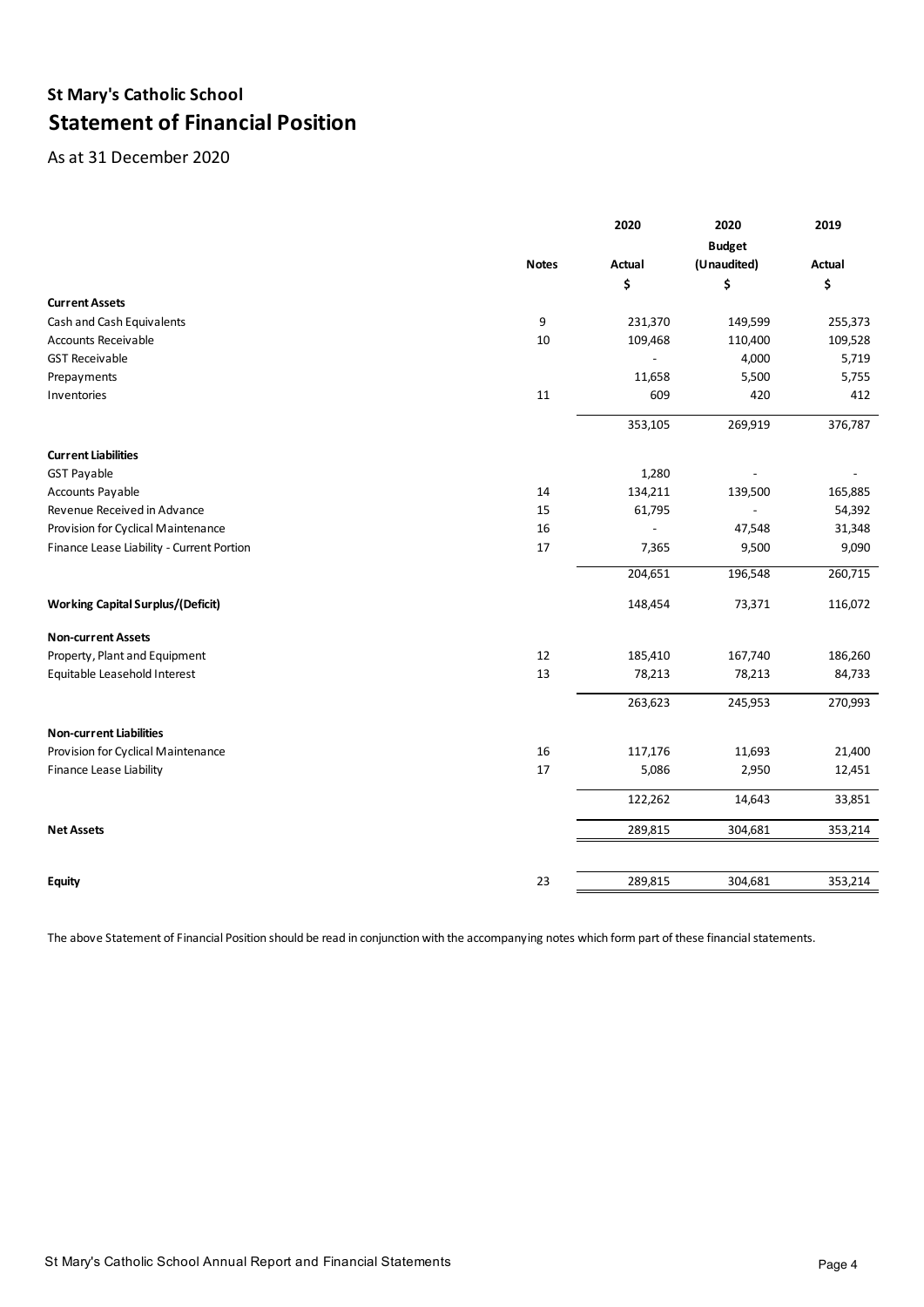# **St Mary's Catholic School Statement of Cash Flows**

For the year ended 31 December 2020

|                                                          |             | 2020<br><b>Budget</b> | 2020        | 2019<br>Actual |
|----------------------------------------------------------|-------------|-----------------------|-------------|----------------|
|                                                          | <b>Note</b> | <b>Actual</b>         | (Unaudited) |                |
|                                                          |             | \$                    | \$          | \$             |
| <b>Cash flows from Operating Activities</b>              |             |                       |             |                |
| <b>Government Grants</b>                                 |             | 537,043               | 525,578     | 470,527        |
| Locally Raised Funds                                     |             | 15,645                | 13,108      | 86,339         |
| <b>International Students</b>                            |             | 98,000                | 10,000      | 38,000         |
| Goods and Services Tax (net)                             |             | 6,999                 | 1,719       | (3,487)        |
| Payments to Employees                                    |             | (324,901)             | (295, 884)  | (254, 556)     |
| Payments to Suppliers                                    |             | (291, 490)            | (312, 257)  | (268,041)      |
| Cyclical Maintenance Payments in the year                |             | (26,051)              |             | (36,925)       |
| <b>Interest Paid</b>                                     |             | (422)                 | (500)       | (819)          |
| <b>Interest Received</b>                                 |             | 2,185                 | 3,033       | 5,116          |
| Net cash from/(to) Operating Activities                  |             | 17,008                | (55,203)    | 36,154         |
| <b>Cash flows from Investing Activities</b>              |             |                       |             |                |
| Purchase of Property Plant & Equipment (and Intangibles) |             | (43, 962)             | (108, 319)  | (38, 292)      |
| Net cash from/(to) Investing Activities                  |             | (43, 962)             | (108, 319)  | (38, 292)      |
| <b>Cash flows from Financing Activities</b>              |             |                       |             |                |
| Furniture and Equipment Grant                            |             | 9,196                 |             | 8,168          |
| <b>Finance Lease Payments</b>                            |             | (6,245)               | 57,748      | (5,501)        |
| Net cash from/(to) Financing Activities                  |             | 2,951                 | 57,748      | 2,667          |
| Net increase/(decrease) in cash and cash equivalents     |             | (24,003)              | (105, 774)  | 529            |
| Cash and cash equivalents at the beginning of the year   | 9           | 255,373               | 255,373     | 254,844        |
| Cash and cash equivalents at the end of the year         | 9           | 231,370               | 149,599     | 255,373        |

The statement of cash flows records only those cash flows directly within the control of the School. This means centrally funded teachers' salaries and the use of land and buildings grant and expense have been excluded.

The above Statement of Cash Flows should be read in conjunction with the accompanying notes which form part of these financial statements.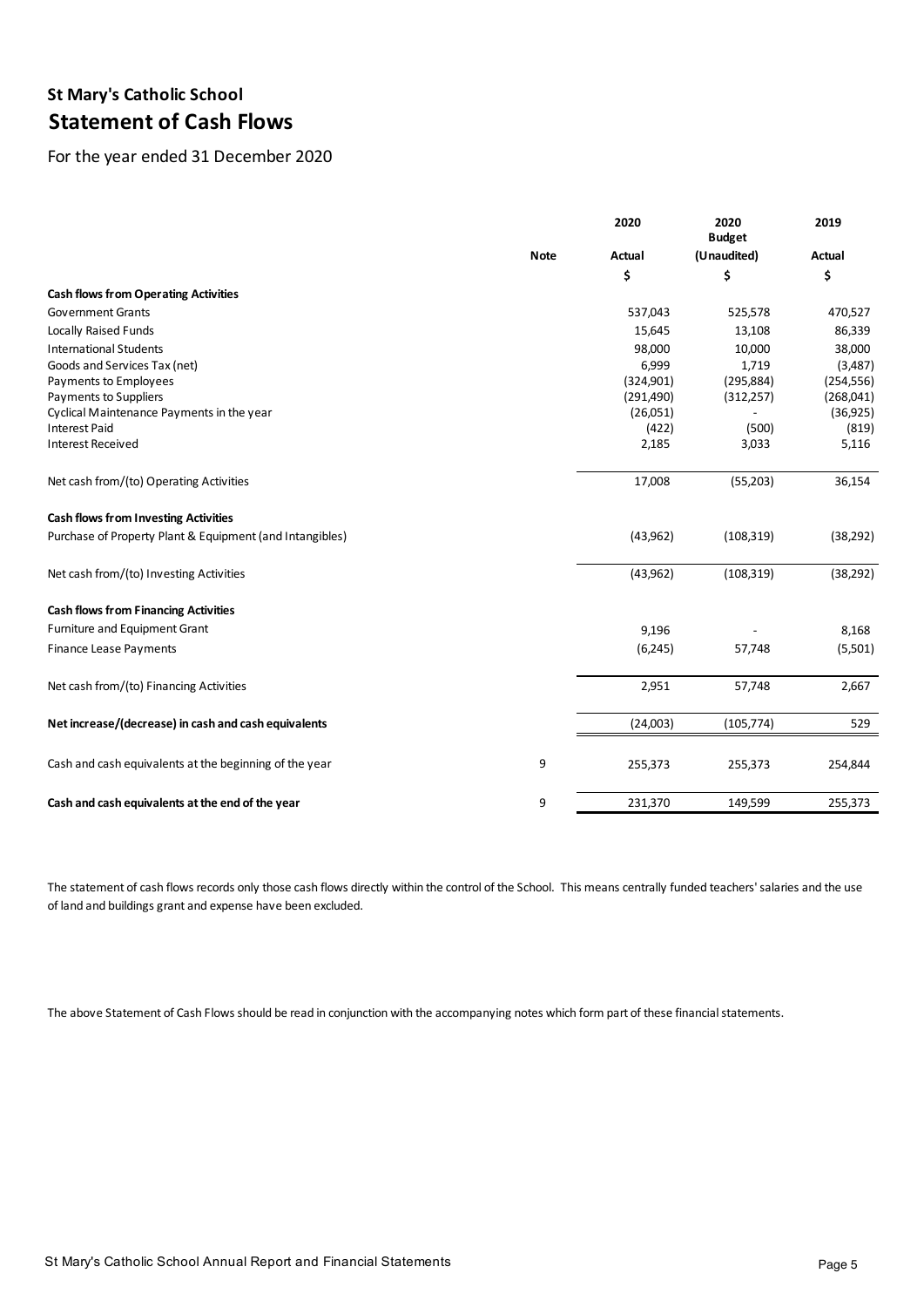For the year ended 31 December 2020

## **1. Statement of Accounting Policies**

### **Reporting Entity**

St Mary's Catholic School (the School) is a Crown entity as specified in the Crown Entities Act 2004 and a school as described in the Education and Training Act 2020. The Board of Trustees (the Board) is of the view that the School is a public benefit entity for financial reporting purposes.

#### **Basis of Preparation**

#### *Reporting Period*

The financial reports have been prepared for the period 1 January 2020 to 31 December 2020 and in accordance with the requirements of the Public Finance Act 1989.

#### *Basis of Preparation*

The financial statements have been prepared on a going concern basis, and the accounting policies have been consistently applied throughout the period.

#### *Financial Reporting Standards Applied*

The Education and Training Act 2020 requires the School, as a Crown entity, to prepare financial statements in accordance with generally accepted accounting practice. The financial statements have been prepared in accordance with generally accepted accounting practice in New Zealand, applying Public Sector Public Benefit Entity (PBE) Standards Reduced Disclosure Regime as appropriate to public benefit entities that qualify for Tier 2 reporting. The School is considered a Public Benefit Entity as it meets the criteria specified as "having a primary objective to provide goods and/or services for community or social benefit and where any equity has been provided with a view to supporting that primary objective rather than for financial return to equity holders".

#### *PBE Accounting Standards Reduced Disclosure Regime*

The School qualifies for Tier 2 as the school is not publicly accountable and is not considered large as it falls below the expenditure threshold of \$30 million per year. All relevant reduced disclosure concessions have been taken.

#### *Measurement Base*

The financial statements are prepared on the historical cost basis unless otherwise noted in a specific accounting policy.

#### *Presentation Currency*

These financial statements are presented in New Zealand dollars, rounded to the nearest dollar.

### *Specific Accounting Policies*

The accounting policies used in the preparation of these financial statements are set out below.

# *Critical Accounting Estimates And Assumptions*

The preparation of financial statements requires management to make judgements, estimates and assumptions that affect the application of accounting policies and the reported amounts of assets, liabilities, revenue and expenses. Actual results may differ from these estimates.

Estimates and underlying assumptions are reviewed on an ongoing basis. Revisions to accounting estimates are recognised in the period in which the estimate is revised and in any future periods affected.

# *Cyclical maintenance*

A school recognises its obligation to maintain the Proprietor's buildings in a good state of repair as a provision of cyclical maintenance. This provision relates mainly to the painting of the school buildings. The estimate is based on the school's long term maintenance plan which is prepared as part of its 10 Year Property Planning process. During the year, the Board assesses the reasonableness of its 10 Year Property Plan on which the provision is based. Cyclical maintenance is disclosed at note 16.

# *Useful lives of property, plant and equipment*

The School reviews the estimated useful lives of property, plant and equipment at the end of each reporting date. The School believes that the estimated useful lives of the property, plant and equipment as disclosed in the Significant Accounting Policies are appropriate to the nature of the property, plant and equipment at reporting date. Property, plant and equipment is disclosed at note 12.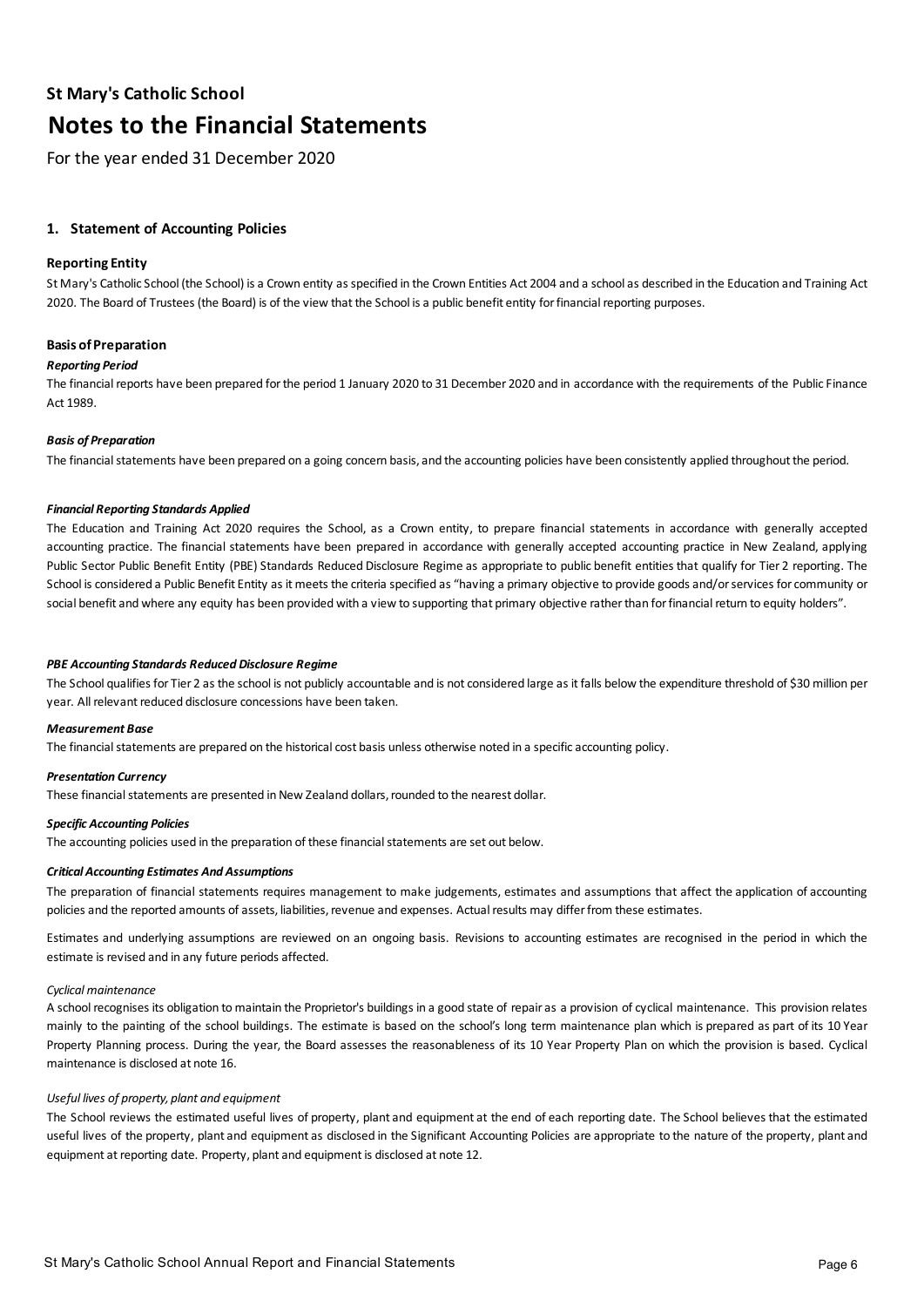For the year ended 31 December 2020

### *Critical Judgements in applying accounting policies*

Management has exercised the following critical judgements in applying accounting policies:

#### *Classification of leases*

Determining whether a lease is a finance lease or an operating lease requires judgement as to whether the lease transfers substantially all the risks and rewards of ownership to the school. Judgement is required on various aspects that include, but are not limited to, the fair value of the leased asset, the economic life of the leased asset, whether or not to include renewal options in the lease term, and determining an appropriate discount rate to calculate the present value of the minimum lease payments. Classification as a finance lease means the asset is recognised in the statement of financial position as property, plant, and equipment, whereas for an operating lease no such asset is recognised.

#### *Recognition of grants*

The School reviews the grants monies received at the end of each reporting period and whether any require a provision to carry forward amounts unspent. The School believes all grants received have been appropriately recognised as a liability if required. Government grants are disclosed at note 2.

#### **Revenue Recognition**

#### *Government Grants*

The School receives funding from the Ministry of Education. The following are the main types of funding that the School receives.

Operational grants are recorded as revenue when the School has the rights to the funding, which is in the year that the funding is received.

Teachers salaries grants are recorded as revenue when the School has the rights to the funding in the salary period they relate to. The grants are not received in cash by the School and are paid directly to teachers by the Ministry of Education.

#### *Other Grants*

Other grants are recorded as revenue when the School has the rights to the funding, unless there are unfulfilled conditions attached to the grant, in which case the amount relating to the unfulfilled conditions is recognised as a liability and released to revenue as the conditions are fulfilled.

Grants for the use of land and buildings are also notreceived in cash by the School as they equate to the deemed expense for using the land and buildings which are owned by the Proprietor. Use of land and building grants are recorded as income in the period the school uses the land and building.

#### *Donations, Gifts and Bequests*

Donations, gifts and bequests are recorded as revenue when their receipt is formally acknowledged by the School.

#### *Interest Revenue*

Interest Revenue earned on cash and cash equivalents and investments is recorded as revenue in the period it is earned.

# **Use of Land and Buildings Expense**

The property from which the School operates is owned by the Proprietor. The expense is based on an assumed market rental yield on the land and buildings as used for rating purposes. This is a non-cash expense that is offset by a non-cash grant from the Proprietor.

#### **Operating Lease Payments**

Payments made under operating leases are recognised in the Statement of Comprehensive Revenue and Expense on a straight line basis overthe term of the lease.

#### **Finance Lease Payments**

Finance lease payments are apportioned between the finance charge and the reduction of the outstanding liability. The finance charge is allocated to each period during the lease term on an effective interest basis.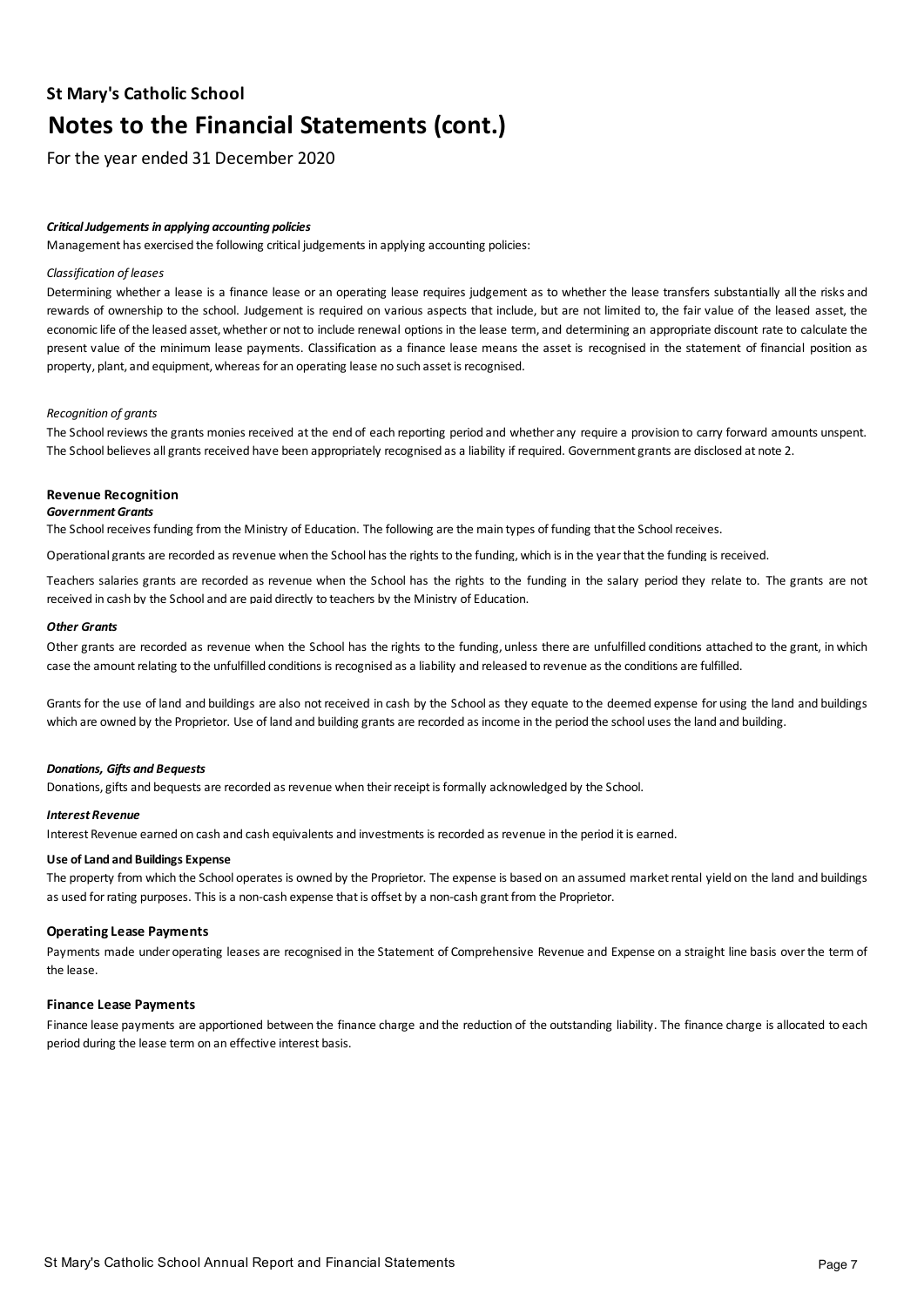For the year ended 31 December 2020

period during the lease term on an effective interest basis.

## **Cash and Cash Equivalents**

Cash and cash equivalents include cash on hand, bank balances, deposits held at call with banks, and othershort term highly liquid investments with original maturities of 90 days or less, and bank overdrafts. The carrying amount of cash and cash equivalents represent fair value.

### **Accounts Receivable**

Short-term receivables are recorded at the amount due, less an allowance for credit losses (uncollectable debts). The schools receivables are largely made up of funding from the Ministry of Education, therefore the level of uncollectable debts is not considered to be material. However, short term receivables are written off when there is no reasonable expectation of recovery.

#### **Inventories**

Inventories are consumable items held for sale and comprise of stationery and school uniforms. They are stated at the lower of cost and net realisable value. Cost is determined on a first in, first out basis. Net realisable value is the estimated selling price in the ordinary course of activities less the estimated costs necessary to make the sale. Any write down from costto netrealisable value is recorded as an expense in the Statement of Comprehensive Revenue and Expense in the period of the write down.

#### **Investments**

Bank term deposits are initially measured atthe amount invested. Interest is subsequently accrued and added to the investment balance. A loss allowance for expected credit losses is recognised if the estimated loss allowance is not trivial.

#### **Property, Plant and Equipment**

Land and buildings owned by the Crown are excluded from these financial statements. The Board's use of the land and buildings as 'occupant' is based on a property occupancy document.

Improvements to buildings owned by the Crown are recorded at cost, less accumulated depreciation and impairment losses.

Property, plant and equipment are recorded at cost or, in the case of donated assets, fair value at the date of receipt, less accumulated depreciation and impairment losses. Cost orfair value as the case may be, includes those costs that relate directly to bringing the asset to the location where it will be used and making sure it is in the appropriate condition for its intended use.

Gains and losses on disposals (*i.e.* sold or given away) are determined by comparing the proceeds received with the carrying amounts (*i.e.* the book value). The gain or loss arising from the disposal of an item of property, plant and equipment is recognised in the Statement of Comprehensive Revenue and Expense.

#### *Finance Leases*

A finance lease transfers to the lessee substantially all the risks and rewards incidental to ownership of an asset, whether or not title is eventually transferred. Atthe start of the lease term,finance leases are recognised as assets and liabilities in the statement of financial position atthe lower of the fair value of the leased asset orthe present value of the minimum lease payments. The finance charge is charged to the surplus or deficit overthe lease period so as to produce a constant periodic rate of interest on the remaining balance of the liability. The amount recognised as an asset is depreciated over its useful life. If there is no reasonable certainty whether the school will obtain ownership at the end of the lease term, the asset is fully depreciated over the shorter of the lease term and its useful life.

#### *Depreciation*

Property, plant and equipment except for library resources are depreciated over their estimated useful lives on a straight line basis. Library resources are depreciated on a diminishing value basis. Depreciation of all assets is reported in the Statement of Comprehensive Revenue and Expense.

| The estimated useful lives of the assets are: |                         |
|-----------------------------------------------|-------------------------|
| Building improvements - Crown                 | 33 years                |
| Furniture and equipment                       | 4-20 years              |
| Information and communication technology      | 2-5 years               |
| Leased assets held under a Finance Lease      | 3 years                 |
| Library resources                             | 12.5% Diminishing value |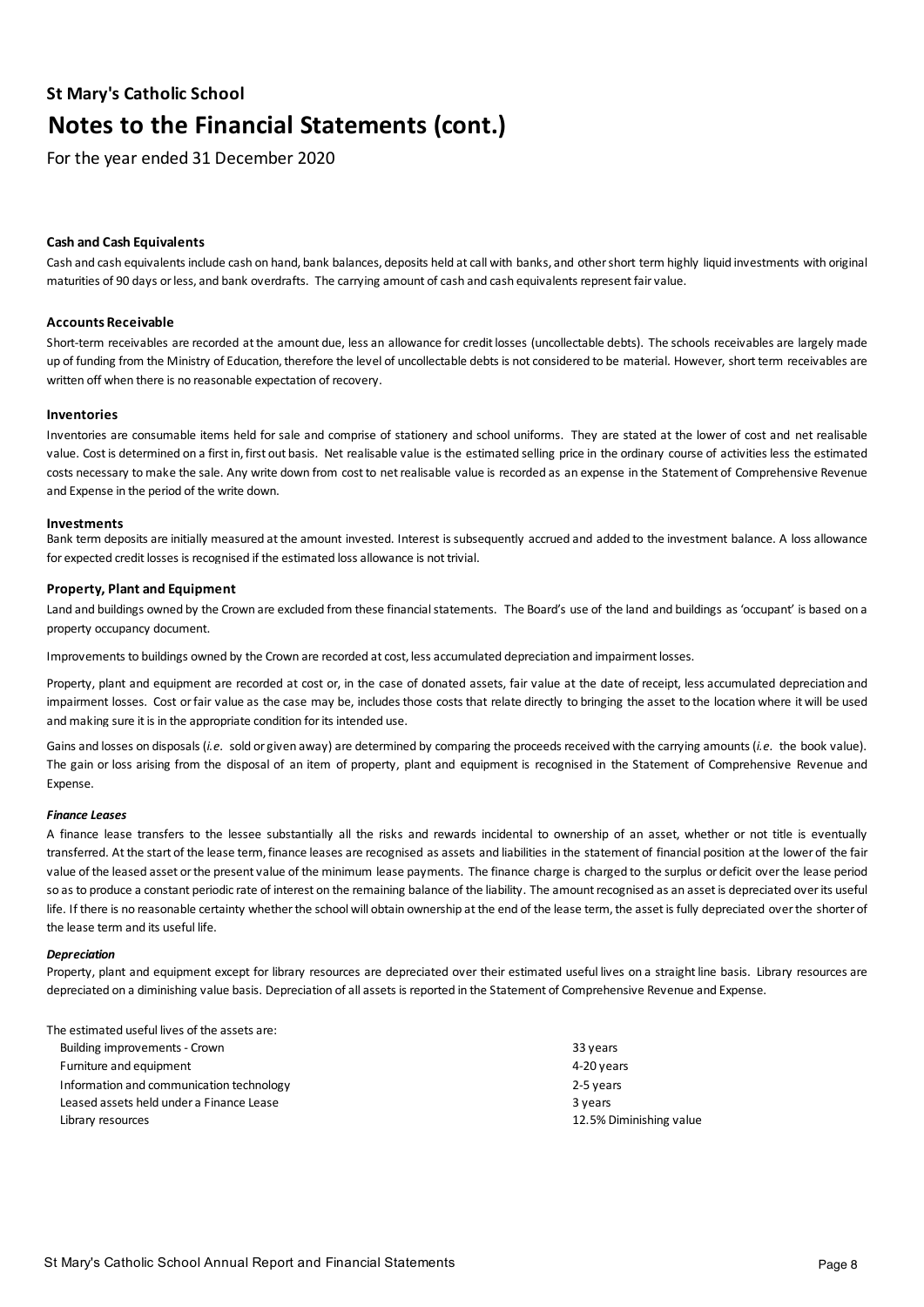For the year ended 31 December 2020

## **Impairment of property, plant, and equipment**

The School does not hold any cash generating assets. Assets are considered cash generating where their primary objective is to generate a commercial return.

#### *Non cash generating assets*

Property, plant, and equipment held at costthat have a finite useful life are reviewed for impairment whenever events or changes in circumstances indicate that the carrying amount may not be recoverable. An impairment loss is recognised for the amount by which the asset's carrying amount exceeds its recoverable service amount. The recoverable service amount is the higher of an asset's fair value less costs to sell and value in use.

Value in use is determined using an approach based on either a depreciated replacement cost approach, restoration cost approach, or a service units approach. The most appropriate approach used to measure value in use depends on the nature of the impairment and availability of information.

If an asset's carrying amount exceeds its recoverable service amount, the asset is regarded as impaired and the carrying amount is written down to the recoverable amount. The total impairment loss is recognised in the surplus or deficit.

The reversal of an impairment loss is recognised in the surplus or deficit.

#### **Accounts Payable**

Accounts Payable represents liabilities for goods and services provided to the School prior to the end of the financial year which are unpaid. Accounts Payable are recorded at the amount of cash required to settle those liabilities. The amounts are unsecured and are usually paid within 30 days of recognition.

#### **Employee Entitlements**

#### *Short-term employee entitlements*

Employee benefits that are due to be settled within 12 months afterthe end of the period in which the employee renders the related service are measured based on accrued entitlements at current rates of pay. These include salaries and wages accrued up to balance date, and also annual leave earned, by non teaching staff, to but not yet taken at balance date.

#### *Long-term employee entitlements*

Employee benefits that are due to be settled beyond 12 months after the end of the period in which the employee renders the related service, such as long service leave and retirement gratuities, have been calculated on an actuarial basis. The calculations are based on:

- likely future entitlements accruing to staff, based on years of service, years to entitlement, the likelihood that staff will reach the point of entitlement,
- and contractual entitlement information; and
- the present value of the estimated future cash flows.

### **Revenue Received in Advance**

Revenue received in advance relates to fees received from international students, attendance dues and special character donations where there are unfulfilled obligations for the School to provide services in the future. The fees are recorded as revenue as the obligations are fulfilled and the fees earned.

The School holds sufficient funds to enable the refund of unearned fees in relation to this revenue received in advance, should the School be unable to provide the services to which they relate.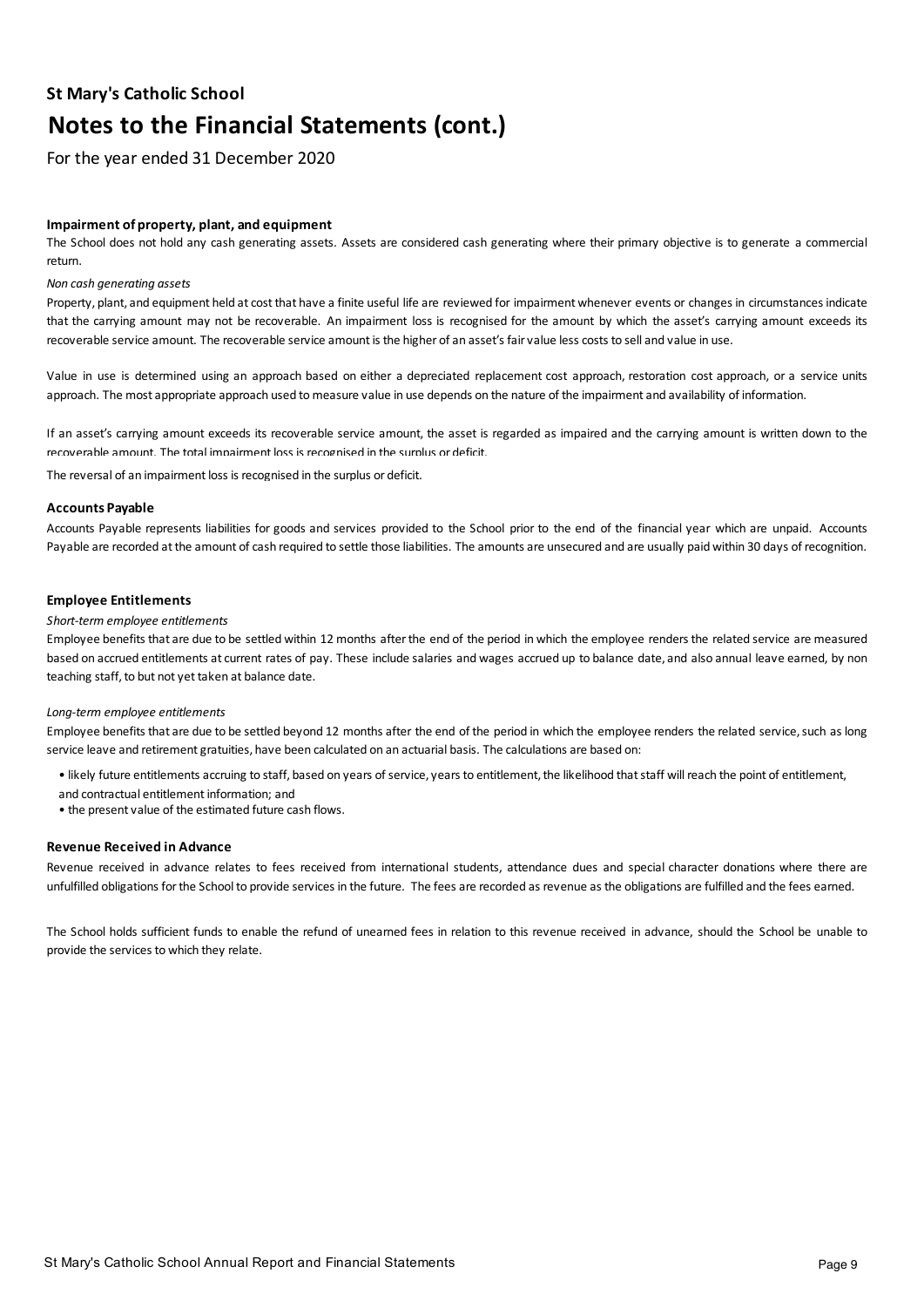For the year ended 31 December 2020

## **Provision for Cyclical Maintenance**

The property from which the school operates is owned by the Proprietor. The Board is responsible for maintaining the land, buildings and other facilities on the School site in a state of good order and repair.

Cyclical maintenance, which involves painting the interior and exterior of the School, makes up the most significant part of the Board's responsibilities outside day-to-day maintenance. The provision for cyclical maintenance represents the obligation the Board has to the Ministry and is based on the Board's ten year property plan (10YPP).

### **Financial Instruments**

The School's financial assets comprise cash and cash equivalents, accounts receivable, and investments. All of these financial assets, except forinvestments that are shares, are categorised as 'financial assets measured at amortised cost' for accounting purposes in accordance with financial reporting standards.

Investments that are shares are categorised as 'financial assets at fair value through other comprehensive revenue and expense' for accounting purposes in accordance with financial reporting standards.

The School's financial liabilities comprise accounts payable and finance lease liability. All of these financial liabilities are categorised as 'financial liabilities measured at amortised cost' for accounting purposes in accordance with financial reporting standards.

## **Goods and Services Tax (GST)**

The financial statements have been prepared on a GST exclusive basis, with the exception of accounts receivable and accounts payable which are stated as GST inclusive.

The net amount of GST paid to, or received from, the IRD, including the GST relating to investing and financing activities, is classified as a net operating cash flow in the Statement of Cash Flows.

Commitments and contingencies are disclosed exclusive of GST.

### **Budget Figures**

The budget figures are extracted from the School budget that was approved by the Board.

### **Services Received In-Kind**

From time to time the School receives services in-kind, including the time of volunteers. The School has elected not to recognise services received in kind in the Statement of Comprehensive Revenue and Expense.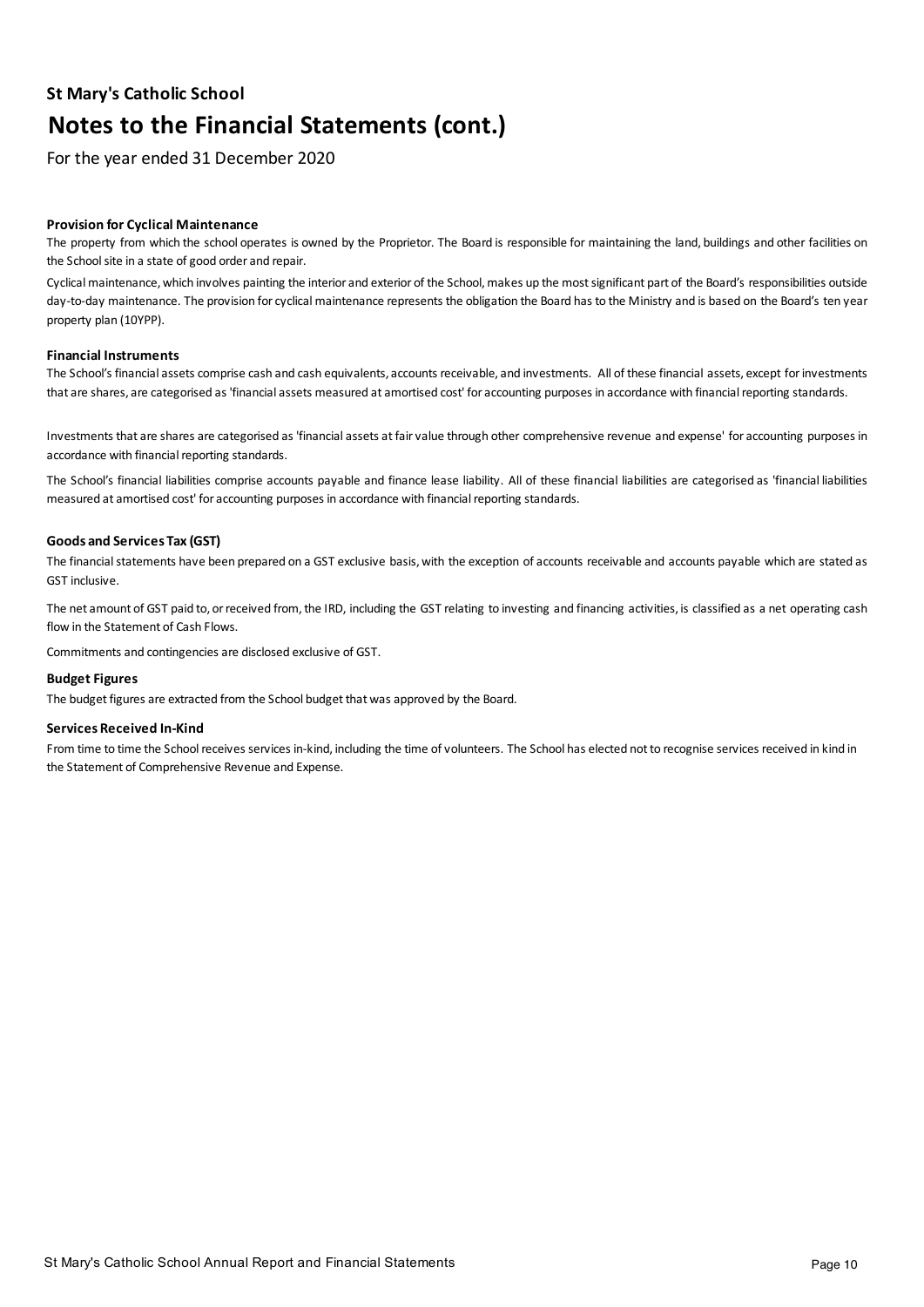For the year ended 31 December 2020

### 2 Government Grants

|                                  | 2020                     | 2020          | 2019                     |
|----------------------------------|--------------------------|---------------|--------------------------|
|                                  |                          | <b>Budget</b> |                          |
|                                  | Actual<br>z              | (Unaudited)   | Actual                   |
| <b>Operational Grants</b>        | 484,084                  | 476,920       | 437,376                  |
| <b>Teachers' Salaries Grants</b> | 1,383,846                | 1,450,000     | 1,434,627                |
| <b>Other MoE Grants</b>          | 55,804                   | 47,700        | 47,969                   |
| <b>Other Government Grants</b>   | $\overline{\phantom{0}}$ | 958           | $\overline{\phantom{0}}$ |
|                                  | 1,923,734                | 1,975,578     | 1,919,972                |

The School has opted in to the donations scheme for this year. Total amount received was \$42,750.

Other MOE Grants total includes additional COVID-19 funding totalling \$6,752 for the year ended 31 December 2020.

#### **Lo 3 Locally Raised Funds**

Local funds raised within the School's community are made up of:

|                                                      | 2020          | 2020          | 2019   |
|------------------------------------------------------|---------------|---------------|--------|
|                                                      |               | <b>Budget</b> |        |
|                                                      | <b>Actual</b> | (Unaudited)   | Actual |
| Revenue                                              | \$            | \$            | \$     |
| Donations                                            | 107           | 4,700         | 20,541 |
| Activities                                           | 28,152        | 21,200        | 53,279 |
| Trading                                              | 1,983         | 3,600         | 3,445  |
|                                                      | 30,242        | 29,500        | 77,265 |
| <b>Expenses</b>                                      |               |               |        |
| Activities                                           | 39,542        | 25,600        | 27,676 |
| Trading                                              | 1,840         | 4,400         | 5,175  |
|                                                      | 41,382        | 30,000        | 32,851 |
| Surplus/ (Deficit) for the year Locally Raised Funds | (11, 140)     | (500)         | 44,414 |
|                                                      |               |               |        |

## **In 4 International Student Revenue and Expenses**

|                                                        | 2020          | 2020                     | 2019   |
|--------------------------------------------------------|---------------|--------------------------|--------|
|                                                        |               | <b>Budget</b>            |        |
|                                                        | <b>Actual</b> | (Unaudited)              | Actual |
|                                                        | Number        | Number                   | Number |
| International Student Roll                             | 6             | 0                        | 2      |
|                                                        | 2020          | 2020<br><b>Budget</b>    | 2019   |
|                                                        | Actual        | (Unaudited)              | Actual |
| Revenue                                                | \$            | \$                       | \$     |
| <b>International Student Fees</b>                      | 76,000        | 48,000                   | 20,750 |
| <b>Expenses</b>                                        |               |                          |        |
| Commissions                                            | 13,835        | ٠                        | 3,265  |
|                                                        | 13,835        | $\overline{\phantom{a}}$ | 3,265  |
| Surplus/ (Deficit) for the year International Students | 62,165        | 48,000                   | 17,485 |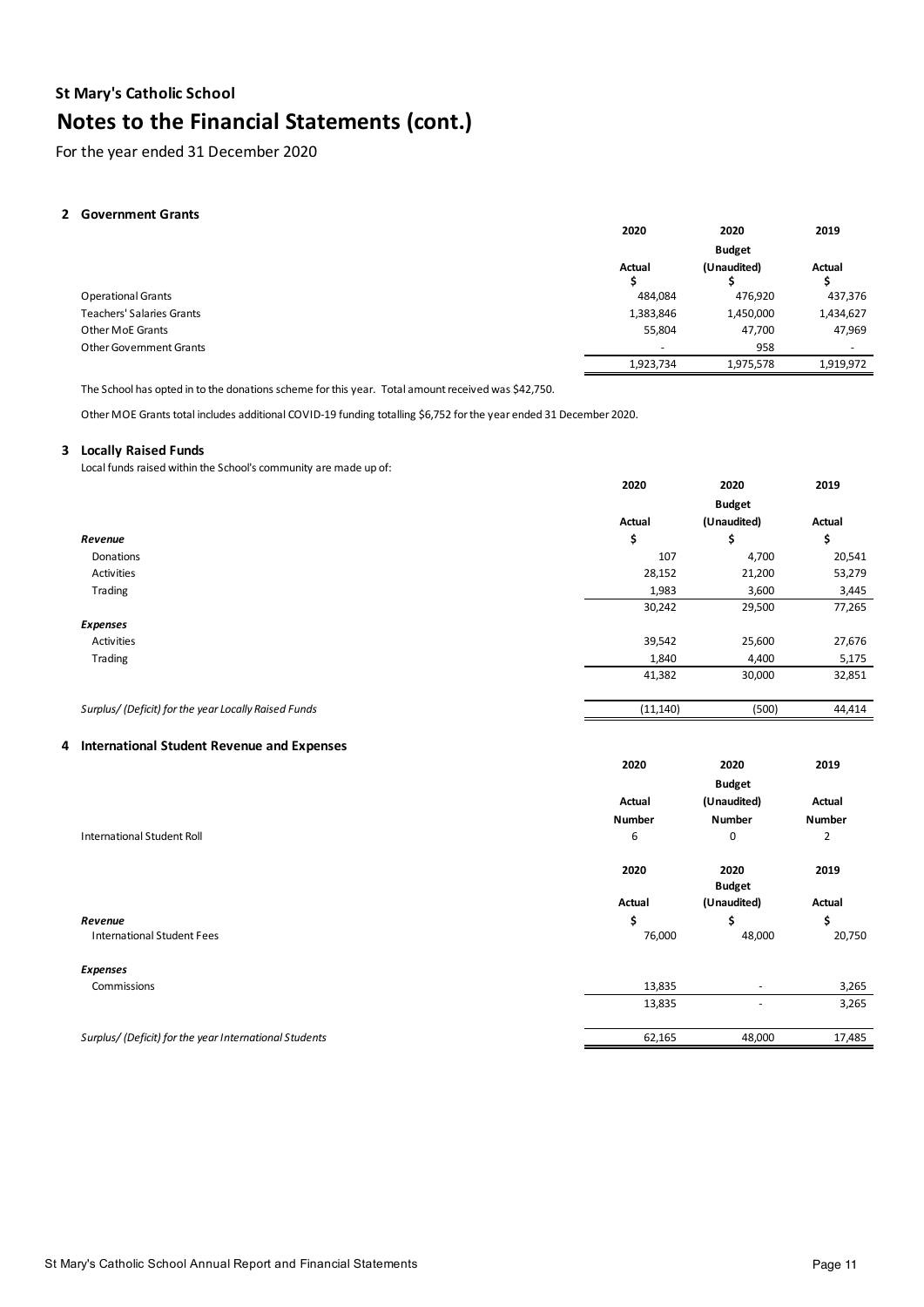For the year ended 31 December 2020

### **Le5 Learning Resources**

|                                          | 2020          | 2020          | 2019      |
|------------------------------------------|---------------|---------------|-----------|
|                                          |               | <b>Budget</b> |           |
|                                          | <b>Actual</b> | (Unaudited)   | Actual    |
|                                          | Ş             |               | S         |
| Curricular                               | 23,826        | 28,900        | 28,067    |
| Information and Communication Technology | 19,472        | 18,000        | 19,202    |
| Library Resources                        | 128           | 800           | 729       |
| <b>Employee Benefits - Salaries</b>      | 1,563,850     | 1,613,600     | 1,555,435 |
| Staff Development                        | 18,120        | 18,350        | 16,065    |
|                                          | 1,625,396     | 1,679,650     | 1,619,498 |

### **Ad6 Administration**

|                                                | 2020        | 2020              | 2019         |
|------------------------------------------------|-------------|-------------------|--------------|
|                                                |             | <b>Budget</b>     |              |
|                                                | Actual<br>⋗ | (Unaudited)<br>\$ | Actual<br>\$ |
| Audit Fee                                      | 7,447       | 9,192             | 6,894        |
| Board of Trustees Fees                         | 5,290       | 5,600             | 4,740        |
| Board of Trustees Expenses                     | 1,098       | 3,268             | 11,886       |
| Communication                                  | 3,712       | 4,570             | 4,034        |
| Consumables                                    | 13,503      | 18,600            | 17,747       |
| <b>Operating Lease</b>                         | 1,269       | 1,000             | 1,782        |
| Other                                          | 8,761       | 12,900            | 17,490       |
| <b>Employee Benefits - Salaries</b>            | 95,381      | 91,600            | 91,020       |
| Insurance                                      | 4,199       | 5,070             | 4,578        |
| Service Providers, Contractors and Consultancy | 5,424       | 5,424             | 5,316        |
|                                                | 146,084     | 157,224           | 165,487      |

#### **Pr 7 Property**

|                                          | 2020    | 2020          | 2019    |
|------------------------------------------|---------|---------------|---------|
|                                          |         | <b>Budget</b> |         |
|                                          | Actual  | (Unaudited)   | Actual  |
|                                          | \$      | \$            | \$      |
| Caretaking and Cleaning Consumables      | 58,247  | 52,400        | 49,799  |
| <b>Consultancy and Contract Services</b> | 3,746   | 17,000        | 14,907  |
| <b>Cyclical Maintenance Expense</b>      | 66,097  | 10,667        | 9,673   |
| Grounds                                  | 12,189  | 9,000         | 7,517   |
| Heat, Light and Water                    | 17,386  | 20,650        | 22,127  |
| Repairs and Maintenance                  | 26,012  | 21,000        | 28,079  |
| Use of Land and Buildings                | 588,000 | 588,000       | 588,000 |
| <b>Employee Benefits - Salaries</b>      | 42,384  | 40,000        | 43,577  |
|                                          | 814,061 | 758,717       | 763,679 |

The use of land and buildings figure represents 8% of the school's total property value. This is used as a 'proxy' for the market rental of the property. Property values are established as part of the nationwide revaluation exercise that is conducted every 30 June for the Ministry of Education's year end reporting purposes.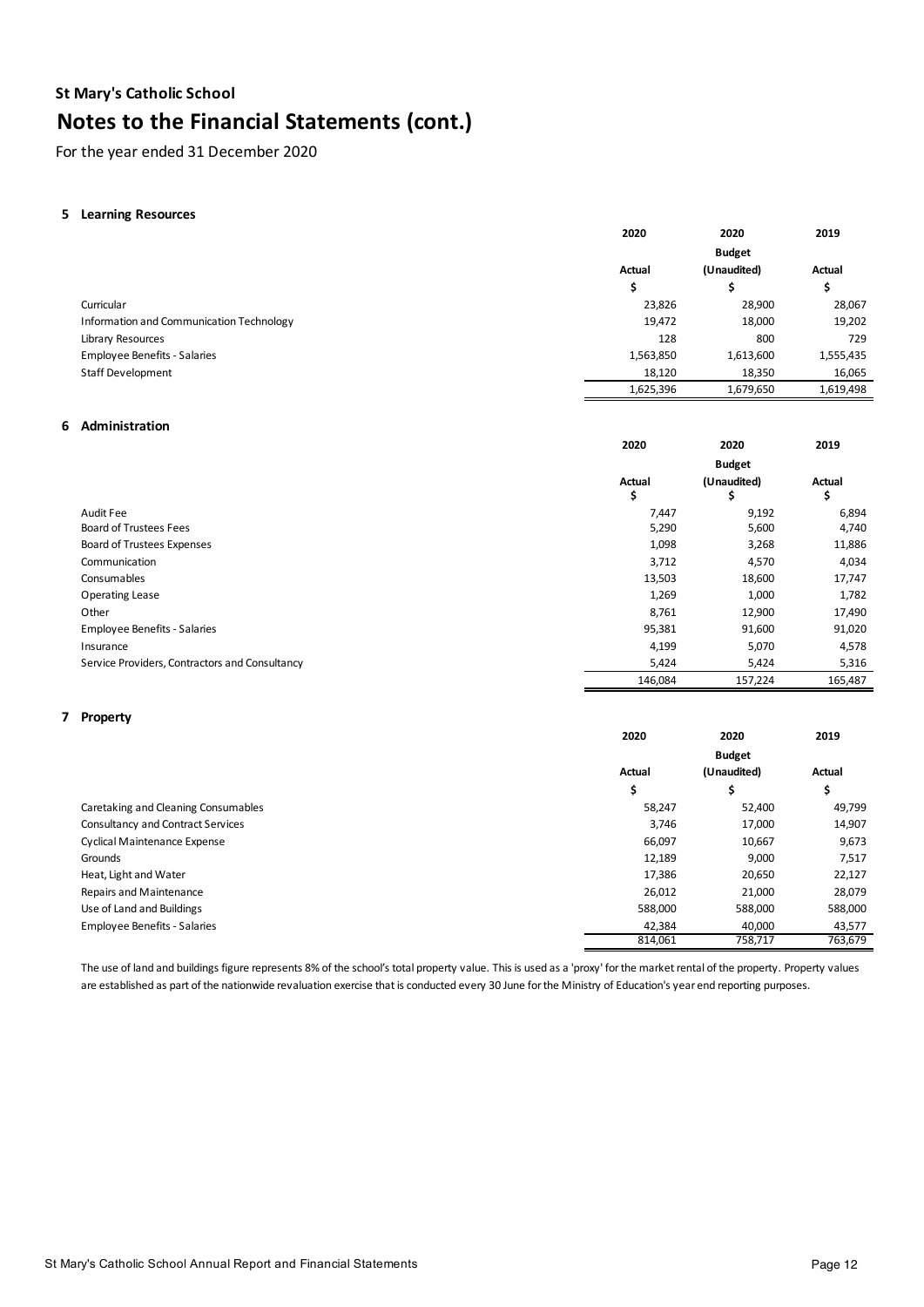For the year ended 31 December 2020

### **8** Depreciation

|                                                       | 2020      | 2020          | 2019      |
|-------------------------------------------------------|-----------|---------------|-----------|
|                                                       |           | <b>Budget</b> |           |
|                                                       | Actual    | (Unaudited)   | Actual    |
|                                                       | \$        | \$            | \$        |
| Furniture and Equipment                               | 14,307    | 20,000        | 11,748    |
| Information and Communication Technology              | 19,556    | 25,000        | 22,372    |
| <b>Leased Assets</b>                                  | 8,687     | 10,000        | 10,597    |
| Library Resources                                     | 1,807     | 5,000         | 2,008     |
|                                                       | 44,357    | 60,000        | 46,725    |
|                                                       |           |               |           |
| 9 Cash and Cash Equivalents                           |           |               |           |
|                                                       | 2020      | 2020          | 2019      |
|                                                       |           | <b>Budget</b> |           |
|                                                       | Actual    | (Unaudited)   | Actual    |
|                                                       | \$        | \$            | \$        |
| Cash on Hand                                          | 3         | 80            | 79        |
| <b>Bank Current Account</b>                           | 81,367    | 4,519         | 105,294   |
| <b>Bank Call Account</b>                              | 150,000   | 145,000       | 150,000   |
| Cash and cash equivalents for Statement of Cash Flows | 231,370   | 149,599       | 255,373   |
| 10 Accounts Receivable                                |           |               |           |
|                                                       | 2020      | 2020          | 2019      |
|                                                       |           |               |           |
|                                                       |           | <b>Budget</b> |           |
|                                                       | Actual    | (Unaudited)   | Actual    |
|                                                       | \$        | \$            | \$        |
| <b>Interest Receivable</b>                            | 189       | 400           | 433       |
| Teacher Salaries Grant Receivable                     | 109,279   | 110,000       | 109,095   |
|                                                       | 109,468   | 110,400       | 109,528   |
| Receivables from Exchange Transactions                | 189       | 400           | 433       |
| Receivables from Non-Exchange Transactions            | 109,279   | 110,000       | 109,095   |
|                                                       | 109,468   | 110,400       | 109,528   |
|                                                       |           |               |           |
| 11 Inventories                                        |           |               |           |
|                                                       | 2020      | 2020          | 2019      |
|                                                       |           | <b>Budget</b> |           |
|                                                       | Actual    | (Unaudited)   | Actual    |
|                                                       |           |               |           |
|                                                       |           |               |           |
| Stationery                                            | \$<br>609 | \$<br>420     | \$<br>412 |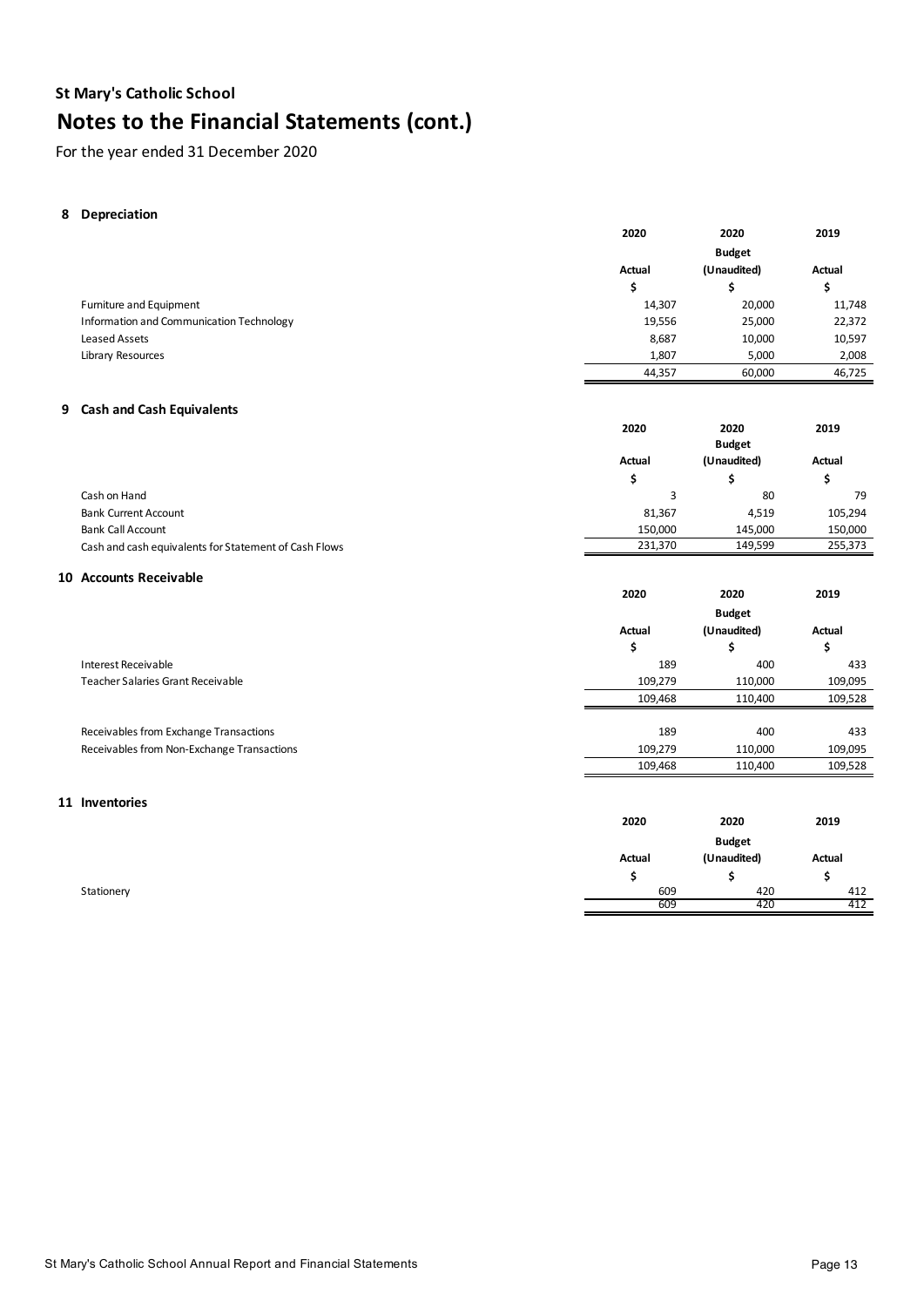For the year ended 31 December 2020

# **12 Property, Plant and Equipment**

|                                          | Opening Balance |                          |                          |            |              |             |
|------------------------------------------|-----------------|--------------------------|--------------------------|------------|--------------|-------------|
|                                          | (NBV)           | <b>Additions</b>         | <b>Disposals</b>         | Impairment | Depreciation | Total (NBV) |
| 2020                                     |                 |                          |                          |            |              |             |
| Furniture and Equipment                  | 126,220         | 13,879                   |                          |            | (14, 307)    | 125,792     |
| Information and Communication Technology | 24.519          | 29.546                   | (314)                    |            | (19, 556)    | 34,195      |
| Leased Assets                            | 21,465          | $\overline{\phantom{0}}$ | $\overline{\phantom{0}}$ |            | (8,687)      | 12,778      |
| Library Resources                        | 14,056          | 537                      | (141)                    |            | (1,807)      | 12,645      |
| Balance at 31 December 2020              | 186,260         | 43.962                   | (455)                    |            | (44, 357)    | 185,410     |

|                                          | <b>Cost or Valuation</b> | <b>Accumulated</b><br>Depreciation | <b>Net Book Value</b> |
|------------------------------------------|--------------------------|------------------------------------|-----------------------|
| 2020                                     |                          |                                    |                       |
| Furniture and Equipment                  | 254.291                  | (128, 499)                         | 125,792               |
| Information and Communication Technology | 347,895                  | (313,700)                          | 34,195                |
| Leased Assets                            | 66,839                   | (54,061)                           | 12,778                |
| Library Resources                        | 57.891                   | (45, 246)                          | 12,645                |
| <b>Balance at 31 December 2020</b>       | 726.916                  | (541,506)                          | 185,410               |

The net carrying value of equipment held under a finance lease is \$12,778 (2019: \$21,465).

|                                          | Opening Balance |           |                          |            |              |             |
|------------------------------------------|-----------------|-----------|--------------------------|------------|--------------|-------------|
| 2019                                     | (NBV)           | Additions | <b>Disposals</b>         | Impairment | Depreciation | Total (NBV) |
| Furniture and Equipment                  | 110.531         | 27.436    |                          |            | (11,747)     | 126,220     |
| Information and Communication Technology | 37,266          | 9,625     | $\overline{\phantom{0}}$ |            | (22, 372)    | 24,519      |
| Leased Assets                            | 25,304          | 6,759     | $\overline{\phantom{0}}$ |            | (10,598)     | 21,465      |
| Library Resources                        | 14.855          | 1,230     | (21)                     |            | (2,008)      | 14,056      |
| Balance at 31 December 2019              | 187.956         | 45.050    | (21)                     |            | (46, 725)    | 186,260     |

|                                          | <b>Cost or Valuation</b> | Accumulated<br>Depreciation | Net Book Value |
|------------------------------------------|--------------------------|-----------------------------|----------------|
| 2019                                     |                          |                             |                |
| Furniture and Equipment                  | 257.398                  | (131, 178)                  | 126,220        |
| Information and Communication Technology | 304.641                  | (280, 122)                  | 24,519         |
| Leased Assets                            | 66,839                   | (45, 374)                   | 21,465         |
| Library Resources                        | 57.936                   | (43.880)                    | 14,056         |
| Balance at 31 December 2019              | 686.814                  | (500.554)                   | 186,260        |

The net carrying value of equipment held under a finance lease is \$21,465 (2018: \$25,304).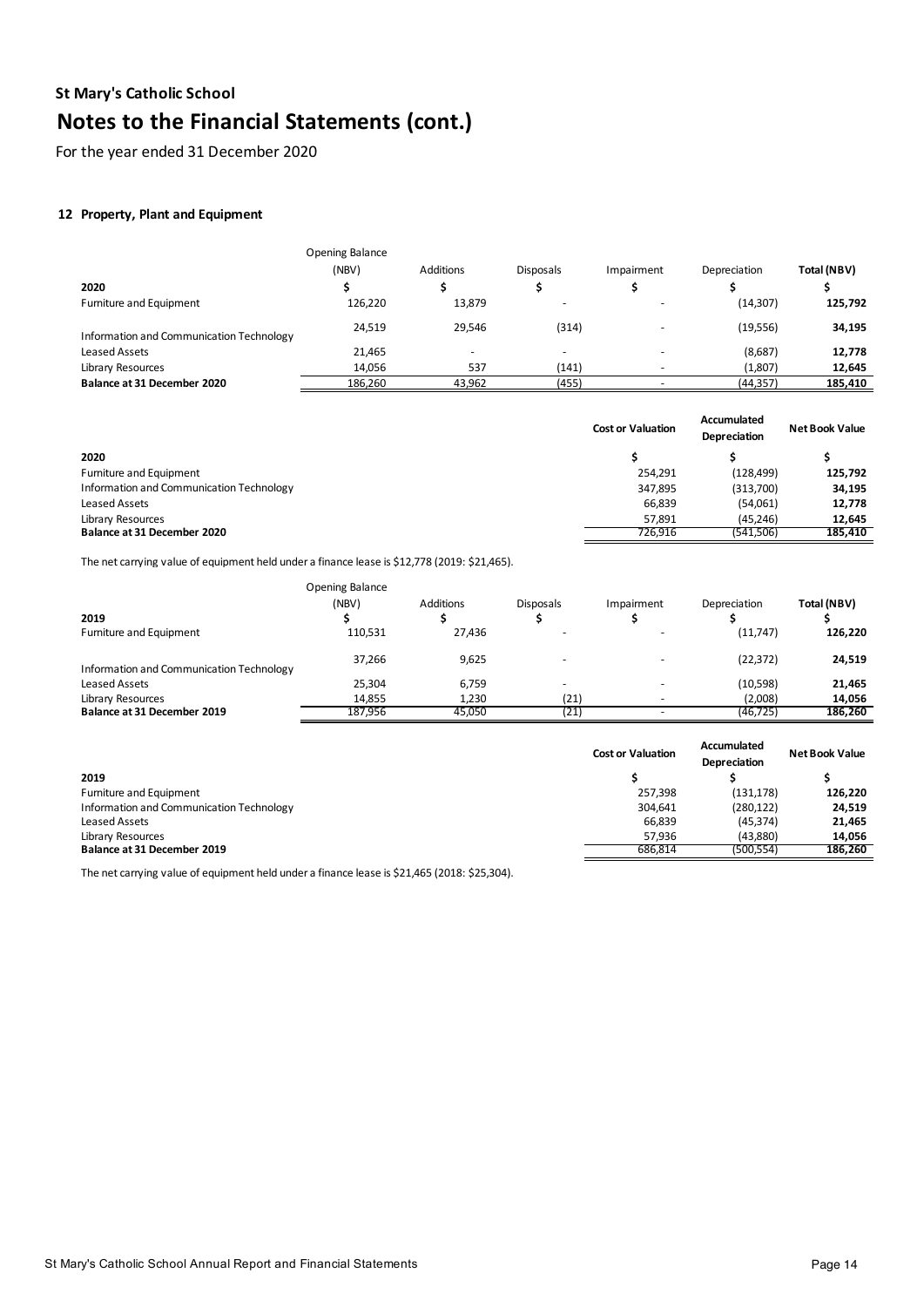For the year ended 31 December 2020

#### **13 Equitable Leasehold Interest**

An equitable leasehold interest recognises an interest in an asset without transferring ownership or creating a charge over the asset. This equitable leasehold interest represents the Board's interest in capital works assets owned by the Proprietor but paid for in whole or part by the Board of Trustees, either from Government funding or community raised funds.

A lease between the Board and the Proprietor records the terms of the equitable leasehold interest and includes a detailed schedule of capital works assets. The equitable leasehold interest is amortised over the economic life of the capital works assets(s) involved. The interest may be realised on the sale of the capital works by the Proprietor or the closure of the school.

|                                                          | 2020   | 2020          | 2019   |
|----------------------------------------------------------|--------|---------------|--------|
|                                                          |        | <b>Budget</b> |        |
| The major capital works assets included in the equitable | Actual | (Unaudited)   | Actual |
| leasehold interest are:                                  |        |               |        |
| Hall                                                     | 78.213 | 78.213        | 84.733 |
|                                                          | 78,213 | 78,213        | 84,733 |

The amortisation charge in relation to the equitable leasehold interest during the year was \$6,520. (2019: \$6,520).

#### 14 Accounts Payable

|                                         | 2020    | 2020          | 2019    |
|-----------------------------------------|---------|---------------|---------|
|                                         |         | <b>Budget</b> |         |
|                                         | Actual  | (Unaudited)   | Actual  |
|                                         | \$      |               |         |
| <b>Operating Creditors</b>              | 15,933  | 15,000        | 36,389  |
| Accruals                                | 7,447   | 6,500         | 11,717  |
| <b>Banking Staffing Overuse</b>         | (5,887) | ٠             |         |
| <b>Employee Entitlements - Salaries</b> | 110,318 | 110,000       | 109,910 |
| Employee Entitlements - Leave Accrual   | 6,400   | 8,000         | 7,869   |
|                                         | 134.211 | 139,500       | 165,885 |
|                                         |         |               |         |
| Payables for Exchange Transactions      | 134,211 | 139,500       | 165,885 |
|                                         | 134,211 | 139,500       | 165,885 |

The carrying value of payables approximates their fair value.

#### **15 Revenue Received in Advance**

|                            | 2020   | 2020                     | 2019   |
|----------------------------|--------|--------------------------|--------|
|                            |        | <b>Budget</b>            |        |
|                            | Actual | (Unaudited)              | Actual |
|                            |        |                          |        |
| International Student Fees | 60,000 | $\overline{\phantom{0}}$ | 38,000 |
| Other                      | 1,795  | $\sim$                   | 16,392 |
|                            | 61,795 | $\overline{\phantom{a}}$ | 54,392 |

#### **16 Provision for Cyclical Maintenance**

|                                                      | 2020        | 2020          | 2019      |
|------------------------------------------------------|-------------|---------------|-----------|
|                                                      |             | <b>Budget</b> |           |
|                                                      | Actual<br>э | (Unaudited)   | Actual    |
| Provision at the Start of the Year                   | 52.748      | 52.748        | 80,000    |
| Increase/(decrease) to the Provision During the Year | 66,097      | 10,667        | 9,673     |
| Adjustment to Provision                              | 26,051      |               |           |
| Use of the Provision During the Year                 | (27, 720)   | (4, 174)      | (36, 925) |
| Provision at the End of the Year                     | 117.176     | 59,241        | 52,748    |
|                                                      |             |               |           |
| Cyclical Maintenance - Current                       |             | 47,548        | 31,348    |
| Cyclical Maintenance - Term                          | 117,176     | 11,693        | 21,400    |
|                                                      | 117.176     | 59,241        | 52,748    |
|                                                      |             |               |           |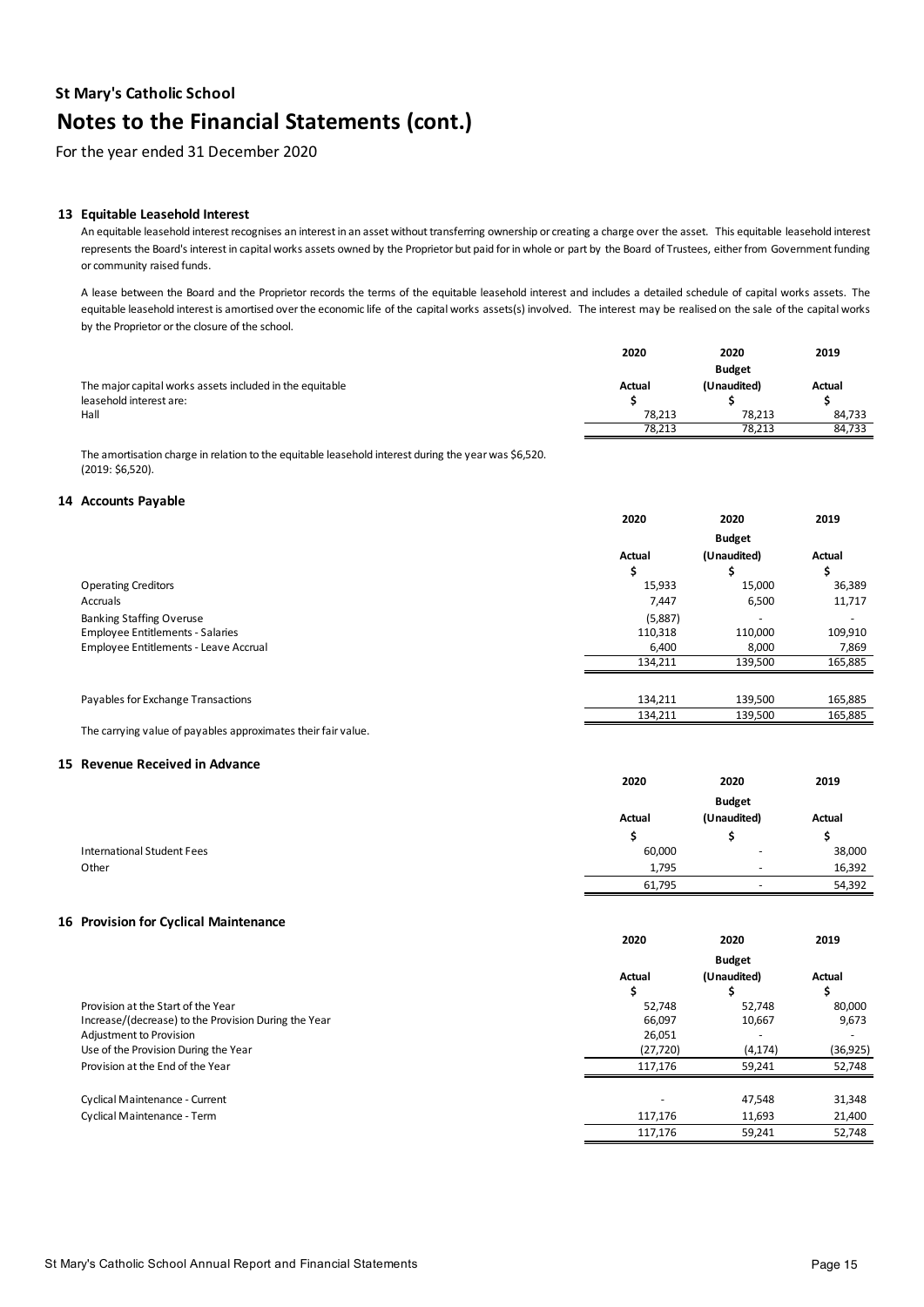For the year ended 31 December 2020

## **17 Finance Lease Liability**

The school has entered into a number of finance lease agreements for Tela Laptops. Minimum lease payments payable (includes interest portion):

|                                                  | 2020   | 2020          | 2019   |
|--------------------------------------------------|--------|---------------|--------|
|                                                  |        | <b>Budget</b> |        |
|                                                  | Actual | (Unaudited)   | Actual |
|                                                  |        |               |        |
| No Later than One Year                           | 7,552  | 9,500         | 9,512  |
| Later than One Year and no Later than Five Years | 5,128  | 2,950         | 12,678 |
|                                                  | 12.680 | 12.450        | 22,190 |

#### **Re18 Related Party Transactions**

The School is a controlled entity of the Crown, and the Crown provides the major source of revenue to the school. The school enters into transactions with other entities also controlled by the Crown, such as government departments, state-owned enterprises and other Crown entities. Transactions with these entities are not disclosed as they occur on terms and conditions no more or less favourable than those that it is reasonable to expect the school would have adopted if dealing with that entity at arm's length.

Related party disclosures have not been made for transactions with related parties that are within a normal supplier or client/recipient relationship on terms and condition no more or less favourable than those thatit is reasonable to expect the school would have adopted in dealing with the party at arm's length in the same circumstances. Further, transactions with other government agencies (for example,Government departments and Crown entities) are not disclosed as related party transactions when they are consistent with the normal operating arrangements between government agencies and undertaken on the normal terms and conditions for such transactions.

The Proprietor of the School, The Catholic Diocese of Auckland is a related party of the Board because the proprietor appoints representatives to the Board, giving the proprietor significant influence over the Board. Any services or contributions between the Board and Proprietor have been disclosed appropriately, if the proprietor collects funds on behalf of the school (or vice versa) the amounts are disclosed.

The Proprietor provides land and buildings free of charge for use by the Board as noted in Note 1. The estimated value of this use during the current period is included in the Statement of Comprehensive Revenue and Expense as "Use of land and buildings ".

Under an agency agreement, the School collects funds on behalf of the Proprietor. These include attendance dues, building levy and special character donations payable to the Proprietor The Catholic Diocese of Auckland. The amounts collected in total were \$239,564 (2019: \$120,185). These do not represent revenue in the financial statements of the school. Any balance not transferred at the year end is treated as a liability. The total funds held by the school on behalf of the proprietor are \$6,621 (2019: \$13,527).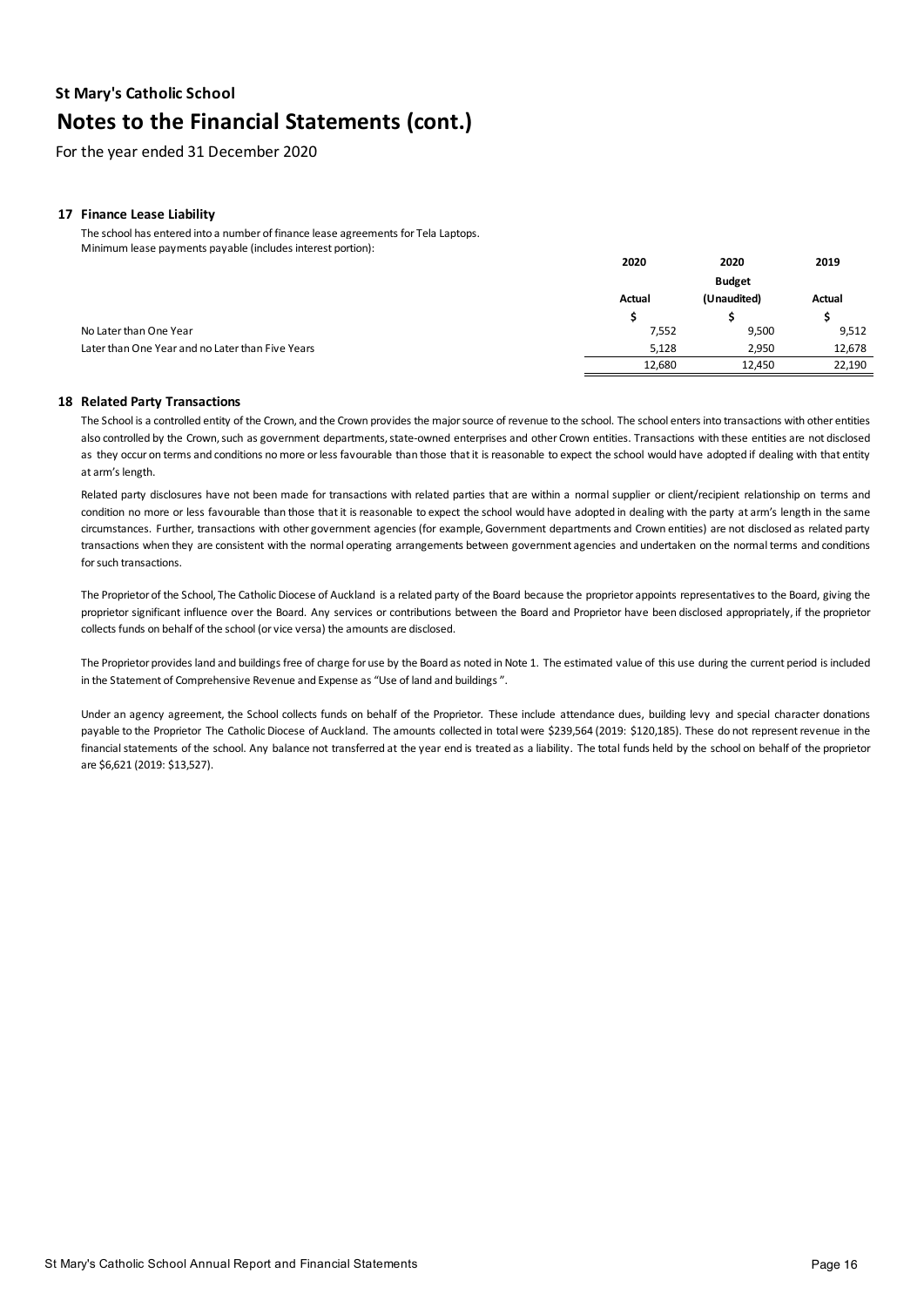For the year ended 31 December 2020

### **19 Remuneration**

*Key management personnel compensation*

Key management personnel of the School include all trustees of the Board, Principal, Deputy Principals and Heads of Departments.

|                                             | 2020    | 2019    |
|---------------------------------------------|---------|---------|
|                                             | Actual  | Actual  |
|                                             | \$      | \$      |
| <b>Board Members</b>                        |         |         |
| Remuneration                                | 5,290   | 4,740   |
| Full-time equivalent members                | 0.13    | 0.27    |
| Leadership Team                             |         |         |
| Remuneration                                | 343,109 | 422,617 |
| Full-time equivalent members                | 3.00    | 4.00    |
| Total key management personnel remuneration | 348,399 | 427,357 |
| Total full-time equivalent personnel        | 3.13    | 4.27    |

The full time equivalent for Board members has been determined based on attendance at Board meetings, Committee meetings and for other obligations of the Board, such as stand downs and suspensions, plus the estimated time for Board members to prepare for meetings.

*Principal* 

The total value of remuneration paid or payable to the Principal was in the following bands:

|                                                  | 2020                     | 2019      |
|--------------------------------------------------|--------------------------|-----------|
|                                                  | Actual                   | Actual    |
| Salaries and Other Short-term Employee Benefits: | \$000                    | \$000     |
| Salary and Other Payments                        | 150-160                  | 145-155   |
| Benefits and Other Emoluments                    | $0 - 5$                  | $10 - 20$ |
| <b>Termination Benefits</b>                      | $\overline{\phantom{a}}$ | $\sim$    |

*Other Employees*

The number of other employees with remuneration greater than \$100,000 was in the following bands:

|                                                                                      | Remuneration | 2020                     | 2019                     |
|--------------------------------------------------------------------------------------|--------------|--------------------------|--------------------------|
|                                                                                      | \$000        | <b>FTE Number</b>        | <b>FTE Number</b>        |
|                                                                                      | 100-110      | $\overline{\phantom{0}}$ | $\overline{\phantom{0}}$ |
|                                                                                      |              |                          |                          |
| The disclosure for 'Other Employees' does not include remuneration of the Principal. |              |                          |                          |

### 20 Compensation and Other Benefits Upon Leaving

There were no compensation or other benefits paid or payable to persons upon leaving.

#### 21 Contingencies

There are no contingent liabilities (except as noted below) and no contingent assets as at 31 December 2020.

(Contingent liabilities and assets as at 31 December 2019: nil)

#### **Holidays Act Compliance – schools payroll**

The Ministry of Education performs payroll processing and payments on behalf of school boards of trustees, through payroll service provider Education Payroll Limited.

The Ministry's review of the schools sector payroll to ensure compliance with the Holidays Act 2003 is ongoing. The current phase of this review is to design potential solutions for any compliance breaches discovered in the initial phase of the Programme. Final calculations and potential impact on any specific individual will not be known until further detailed analysis and solutions have been completed.

To the extent that any obligation cannot reasonably be quantified at 31 December 2020, a contingent liability for the school may exist.